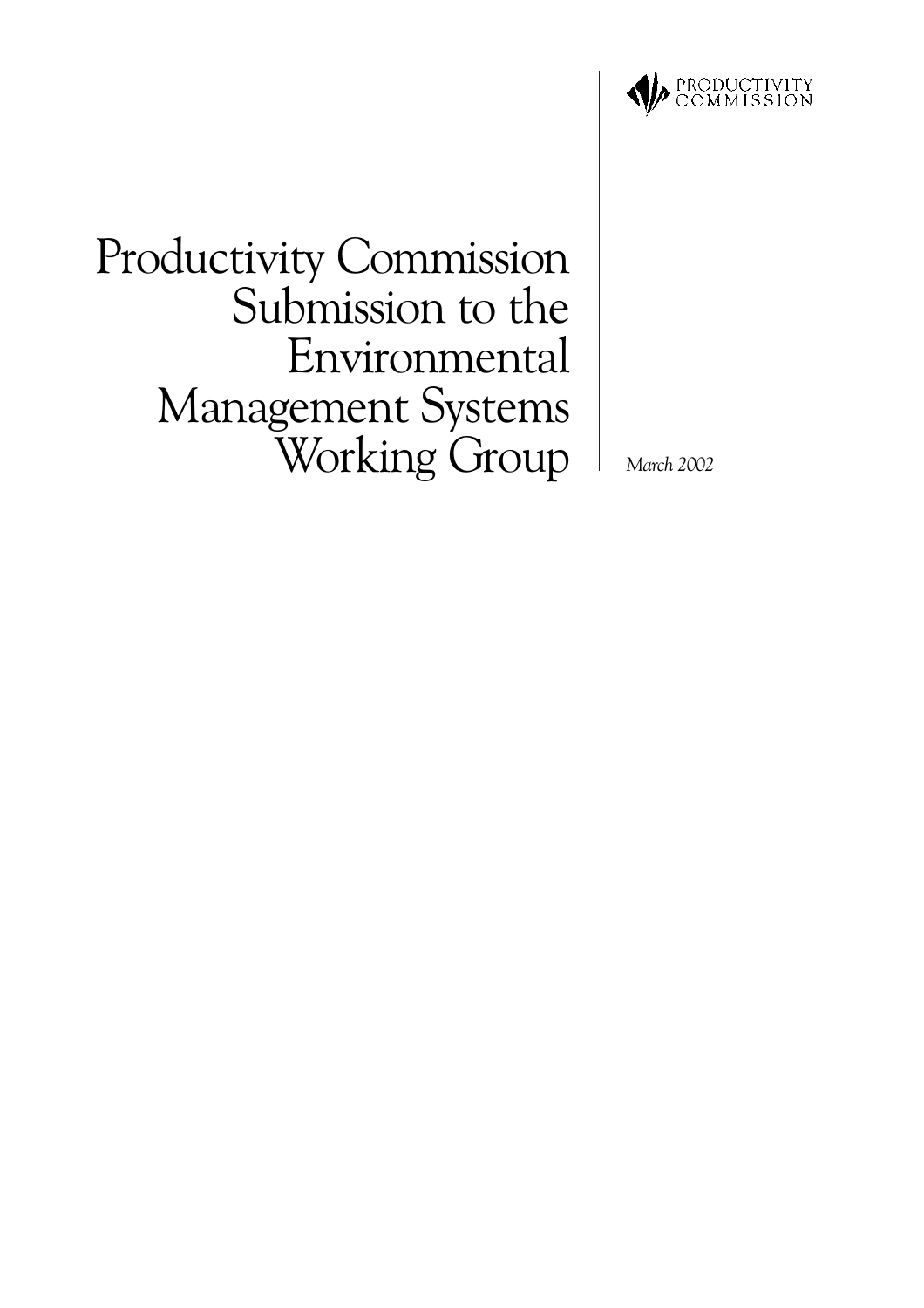Commonwealth of Australia 2002

#### **ISBN** 1 74037 079 1

This work is subject to copyright. Apart from any use as permitted under the *Copyright Act 1968*, the work may be reproduced in whole or in part for study or training purposes, subject to the inclusion of an acknowledgment of the source. Reproduction for commercial use or sale requires prior written permission from Info Products. Requests and inquiries concerning reproduction and rights should be addressed to the Manager, Legislative Services, Info Products, Department of Finance and Administration, GPO Box 1920, Canberra, ACT, 2601.

#### **Publications Inquiries:**

Media and Publications Productivity Commission Locked Bag 2 Collins Street East Melbourne VIC 8003

| Tel:   | $(03)$ 9653 2244 |
|--------|------------------|
| Fax:   | $(03)$ 9653 2303 |
| Email: | maps@pc.gov.au   |

#### **General Inquiries:**

Tel: (03) 9653 2100 or (02) 6240 3200

#### **An appropriate citation for this paper is:**

Productivity Commission 2002, *Productivity Commission Submission to the Environmental Management Systems Working Group: Towards a National Framework for the Development of Environmental Management Systems in Agriculture*, mimeo, Canberra, March.

#### *The Productivity Commission*

The Productivity Commission, an independent Commonwealth agency, is the Government's principal review and advisory body on microeconomic policy and regulation. It conducts public inquiries and research into a broad range of economic and social issues affecting the welfare of Australians.

The Commission's independence is underpinned by an Act of Parliament. Its processes and outputs are open to public scrutiny and are driven by concern for the wellbeing of the community as a whole.

Information on the Productivity Commission, its publications and its current work program can be found on the World Wide Web at www.pc.gov.au or by contacting Media and Publications on (03) 9653 2244.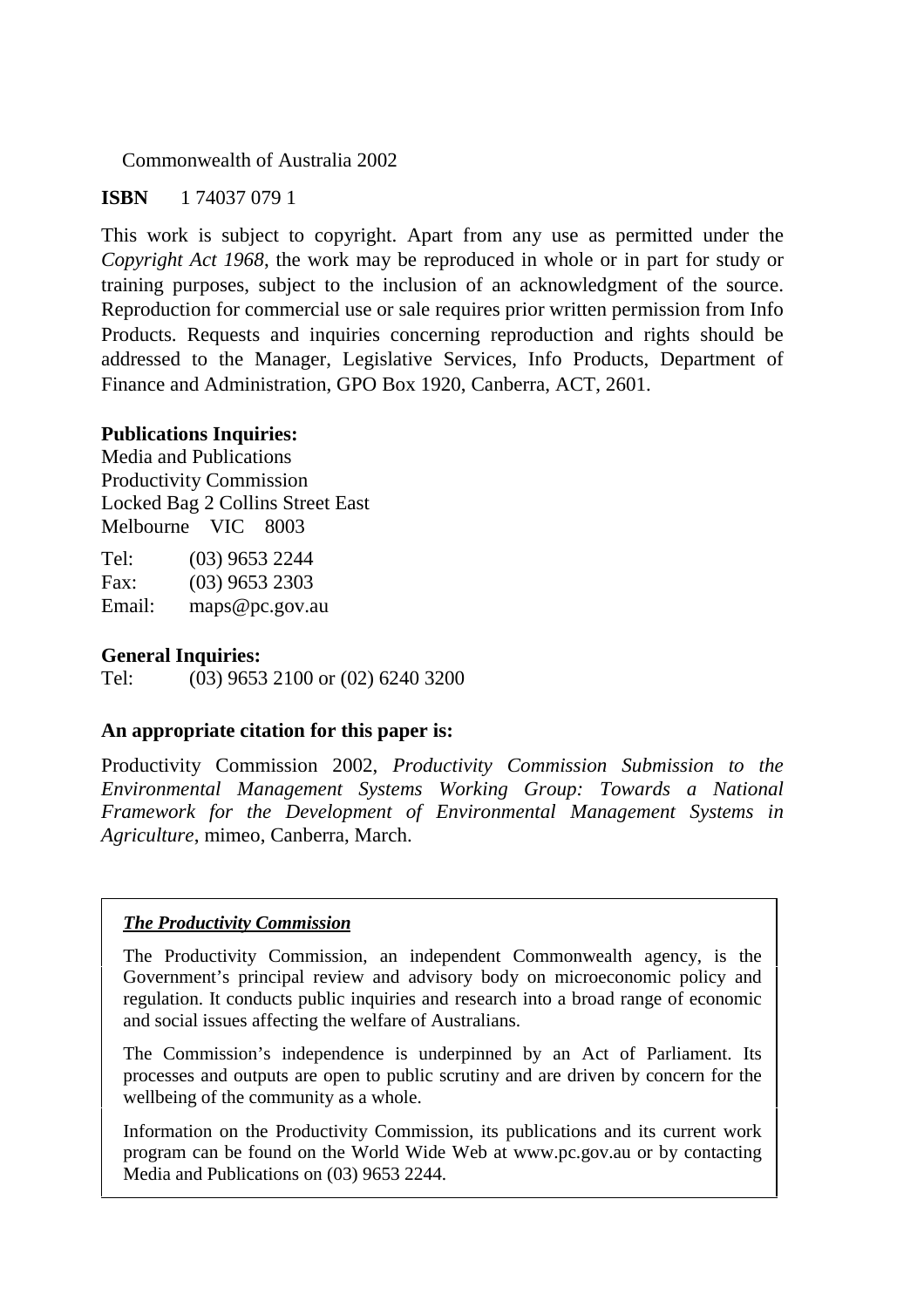# Key messages

- The use of environmental management systems in agriculture may contribute to improved agricultural productivity and/or environmental outcomes although evidence to date is limited on both counts. The potential contribution of environmental management systems will depend not only on good design, but also good implementation, monitoring and review.
- The potential contribution of environmental management systems to agricultural productivity and/or environmental performance may be less important than other factors such as the overall motivation and managerial ability of resource managers.
- The potential costs of government involvement in facilitating the adoption of environmental management systems in agriculture, and the uncertainty about the outcomes, appear to have been downplayed in the discussion paper. It is still too early to tell the extent to which government involvement is necessary or if it will provide net benefits to the community.
- The proposed national framework for the development of environmental management systems in agriculture may be a useful coordinating mechanism for governments, but aspects of the proposed framework appear inappropriate and/or inconsistent. For example, the proposed framework emphasises a voluntary and industry-led approach, while at the same time emphasising government involvement and the potential use of incentives.
- The proposed limitations on the use of environmental management systems by governments in regulatory and other government programs should be considered on a case-by-case basis; particular uses should not be arbitrarily excluded from the national framework.
- The potential use of incentives by governments will require careful analysis to assess whether the benefits to the community outweigh the costs. If incentives are to be used, they will require careful targeting, monitoring of effectiveness and review.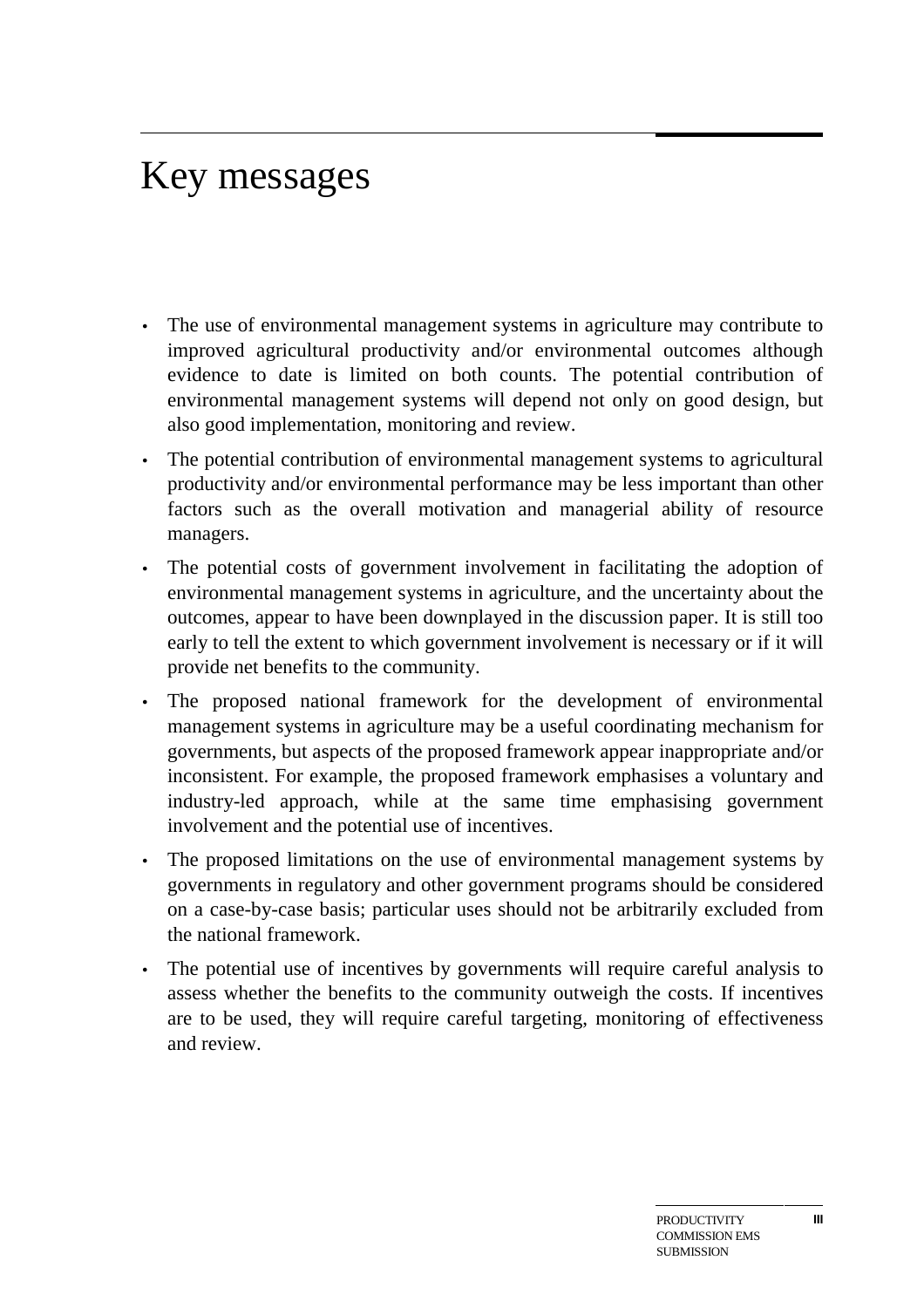PRODUCTIVITY COMMISSION EMS SUBMISSION **IV**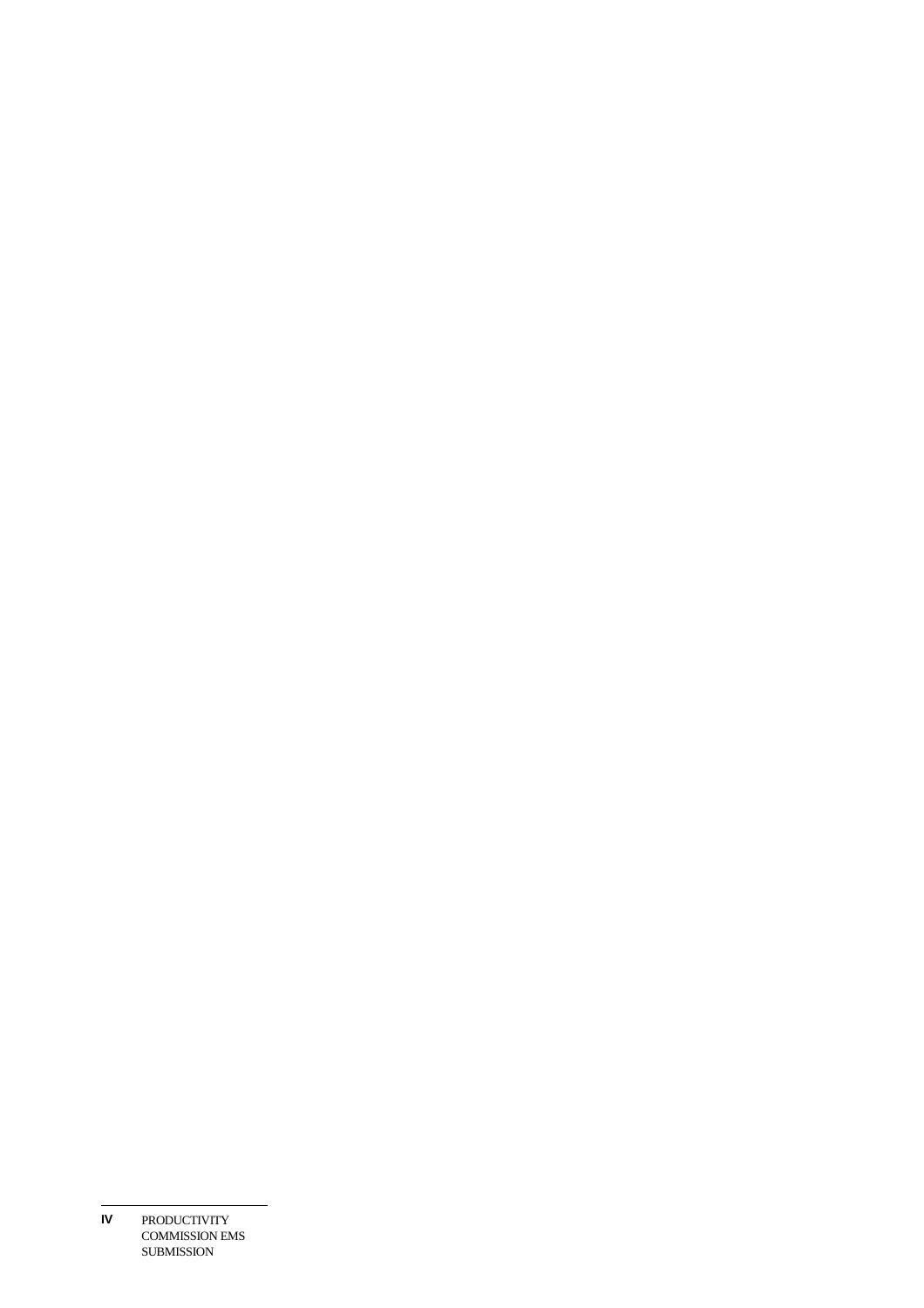# **1 Introduction**

An Environmental Management System (EMS) is a management tool that a business or organisation can use to manage its impacts on the environment on a systematic and continuous basis (see appendix A). An EMS can provide a management framework within which best management practices can be integrated, and codes of practice upheld. An EMS can be externally audited and may be certified to the international ISO 14001 standard (EMS Working Group 2001).

An agricultural business may voluntarily adopt an EMS because it: provides improved financial returns; is the least cost way of meeting regulatory requirements (or anticipated requirements); and/or can help achieve environmental management objectives and provide intangible benefits to the business and community.

A wide range of EMSs are being developed in Australia and overseas — some voluntary and some mandatory. In some cases, environmental codes of practice developed by industry associations have in turn been developed into EMSs (RIRDC 2001). EMSs can involve solely process requirements, or process requirements with additional performance and outcome standards.

EMSs are being promoted by both the public and private sectors across a range of scales (see box 1). Their development and use in agriculture has parallels with arrangements already established in the fisheries and forestry sectors.

### Box 1 **What EMSs are being developed in Australia?**

EMSs are being developed to apply at various scales (including farm and catchment), in different regions and industries, and for different purposes. For example, EMSs are being considered:

- pursuant to the National Action Plan on Salinity and Water Quality;
- by the Australian grains, livestock, rice, sugar, cotton and wine industries, and producers of a range of horticultural commodities such as bananas, citrus, tomatoes and potatoes;
- by regional groups in several jurisdictions for the purpose of regional marketing of products or natural resource management;
- by a consortium of Landcare Groups in southern Queensland which has developed the Australian Landcare Management System (which now also has the support of the Queensland Government and Meat and Livestock Australia); and
- to help facilitate the introduction of GM plants into Australian agriculture.

Sources: Douglas and Gleeson (2001); EMS Working Group (2001); and RIRDC (2001).

**1**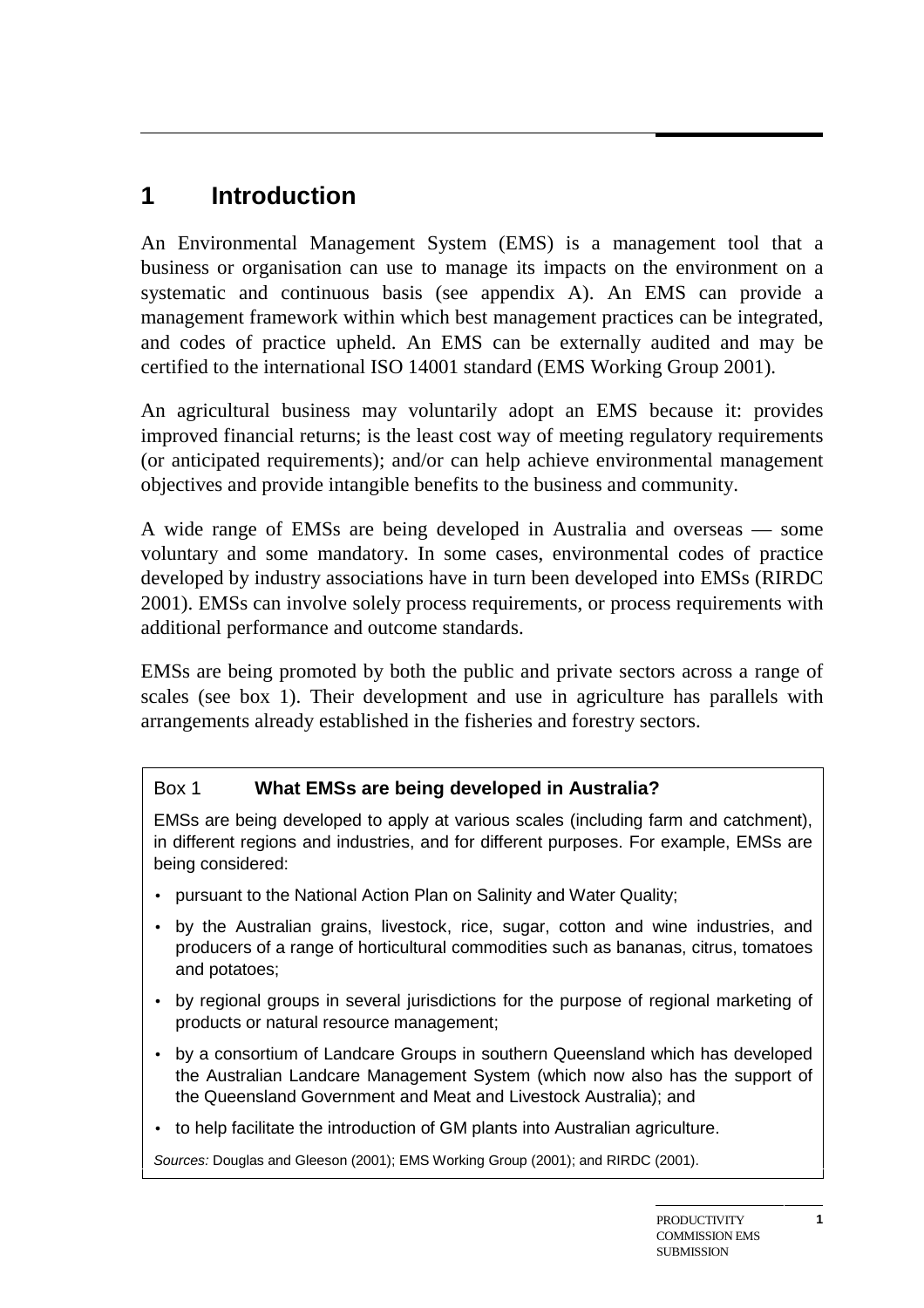### **EMS discussion paper**

The Environmental Management Systems Working Group was established in May 2000 by the Sustainable Land and Water Resources Management Committee of the Standing Committee on Agriculture and Resource Management. In November 2001, the EMS Working Group  $\sim$  consisting of representatives from Commonwealth, State and Territory Departments of Primary Industry and Agriculture — released a discussion paper entitled 'Towards a National Framework for the Development of Environmental Management Systems in Agriculture' (see appendix B).

The EMS discussion paper seeks community and industry views on:

- the value of and interest in EMS in agriculture;
- the framework proposed for the further development and coordination of EMS in agriculture, at various scales, including the farm, regional and industry scales; and
- appropriate roles for government and industry in facilitating EMS adoption (EMS Working Group 2001, p. 9).

The framework is also proposed to assist and enhance existing industry initiatives on EMS in agriculture.

### **Purpose of this submission**

This submission reviews specific aspects of the proposed national framework and focuses on the role of governments in facilitating the adoption of EMSs:

- section 2 reviews the role of EMSs, benefits and costs, and whether EMSs are likely to bring improved outcomes;
- section 3 considers the role of governments in facilitating the adoption of EMSs, whether a national framework is necessary and how the proposed national framework measures up;
- section 4 focuses on the proposed limitations to government involvement with EMSs in agriculture;
- section 5 discusses the use of incentives by governments to promote the adoption of EMSs; and
- section 6 draws together the main arguments of the submission.

The Commission has not sought to provide a comprehensive review of EMSs in this submission. Rather, it offers an overview, drawing on a range of more detailed studies by the Commission and others.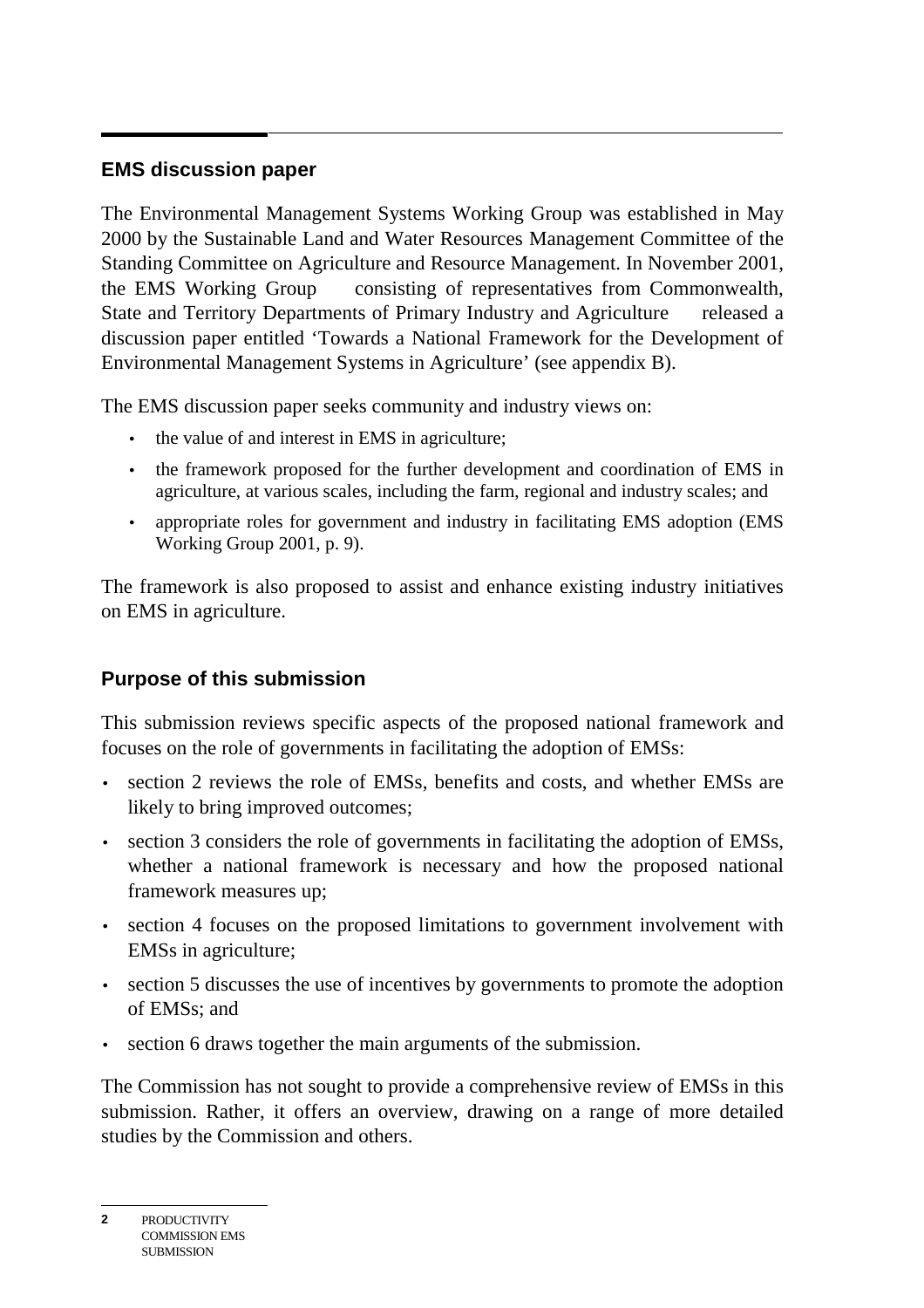# **2 The role of environmental management systems**

Understanding the potential roles EMSs can play in resource management is central to understanding the potential role of governments with EMSs in agriculture and that of a national framework. In broad terms, EMSs in agriculture can be used as:

- a voluntary mechanism for businesses and organisations to improve productivity, environmental performance and better meet market demands; and/or
- a direct policy tool of government to augment or support existing programs, economic instruments and regulations.

Agricultural businesses and consumers may gain in a number of ways from the wider adoption of EMSs. For example, EMSs may help businesses:

- adopt sustainable management practices and respond to environmental challenges;
- identify cost savings from the discovery and implementation of more efficient mechanisms to achieve productivity and environmental goals;
- avoid more stringent and prescriptive regulatory standards;
- improve market access or, more rarely, gain price premiums by better meeting potential consumer concerns about the environment. The use of ecolabelling and other forms of product and/or business certification relating to environmental management may support these market opportunities;
- provide marketable ecosystem services such as watershed protection or carbon sequestration;
- demonstrate agricultural resource quality and management to land purchasers, insurers and financiers (including ethical investment vehicles); and
- bring together a number of quality assurance, health and safety and environmental requirements into a systematic umbrella system (see Carruthers 2001; Coglianese 1999; and Coglianese and Nash 2001a).

EMSs may also provide governments and the broader community with a range of benefits that can assist in achieving social, environmental and economic policy goals. These include:

- improved resource allocation from the efficiency and flexibility benefits of more performance-oriented environmental regulation (compared to prescriptive regulation), and more strategic and systems-based approaches to regulatory enforcement and compliance than may occur under inspection-based systems;
- new methods of measuring and tracking environmental information and, if information is made publicly available, an additional mechanism for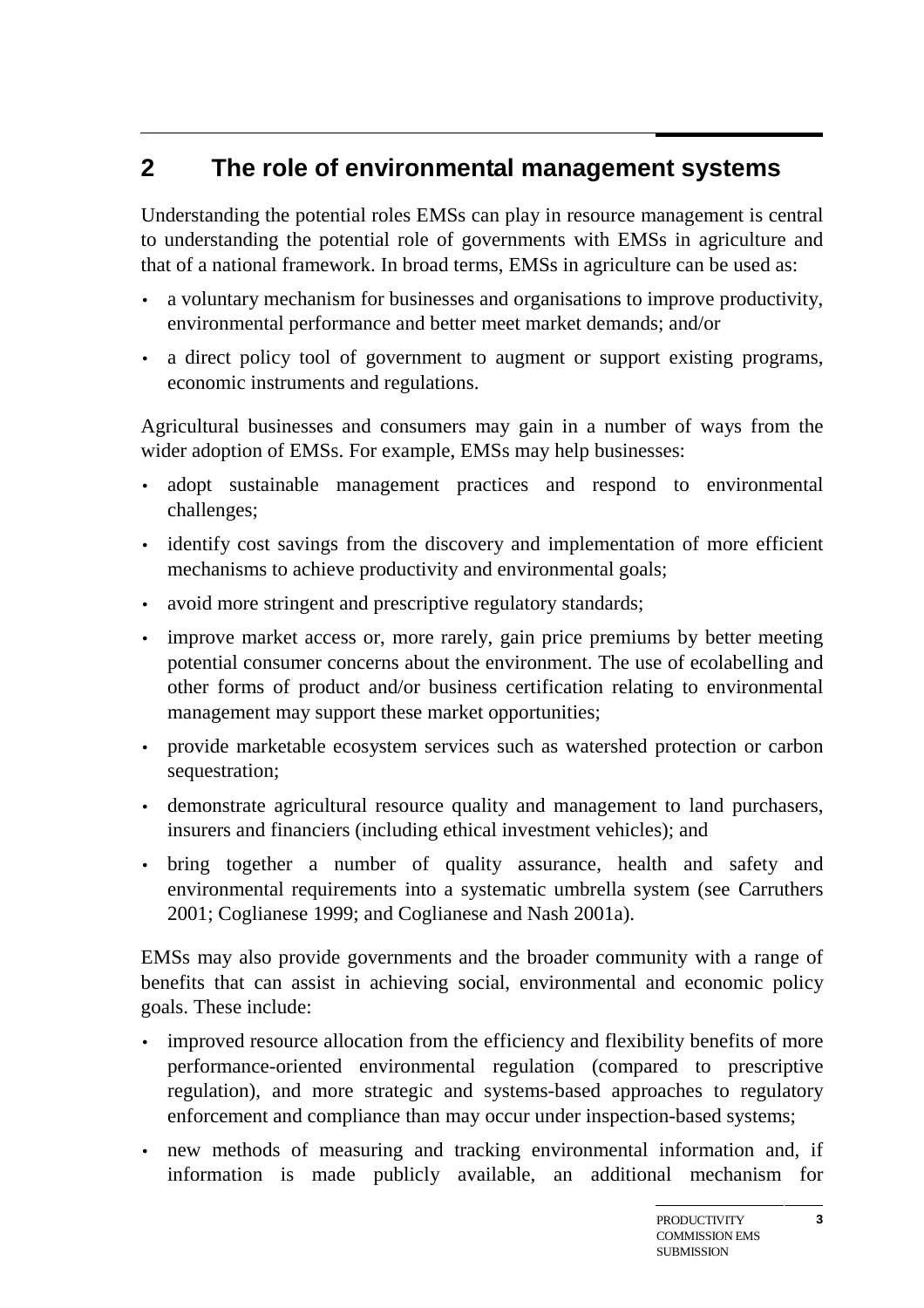accountability in environmental performance and providing consumers and investors with more information upon which to make informed choices;

- providing a useful educational role by expanding landholder understanding of ecosystem and agronomic relationships, and of government objectives relating to natural resource management;
- institutionalising an organisation's commitment to environmental goals; and
- improving overall environmental performance beyond that achieved under current regulatory systems (see Alexandra 1999; Coglianese 1999; and Coglianese and Nash 2001a).

However, the development and use of an EMS by agricultural businesses and organisations is not a costless exercise and may not be appropriate. Potential direct and opportunity costs include:

- EMS development and implementation, including obtaining appropriate technical assistance and specialist information;
- changes to infrastructure and equipment to comply with EMS requirements;
- education and training of managers and employees to prepare and/or implement EMSs; and
- certification and auditing (see Carruthers 2001; and Coglianese 1999).

Further, the nature and extent of the benefits (and costs) from EMSs, and the extent to which they are adopted, will vary depending on the region, type and size of business and organisation concerned, and consumer preferences. As the Industry Commission (1998) observed:

As with quality management systems generally, individual environmental management systems are more likely to appeal to the larger and better resourced farm businesses. The needs of most small farms may be best served by codes of practice and voluntary standards. This is not to deny that some smaller farmers may be successful in developing and applying an individual environmental management system. (IC 1998, p. 165)

These characteristics of EMSs have implications for their use as a policy tool and the promotion of EMSs in agriculture by governments.

### **Will greater use of EMSs bring improved outcomes?**

A key question in assessing the potential roles of EMSs is whether the increased use of EMSs in agriculture is likely to contribute to improved environmental outcomes, productivity and/or greater satisfaction of consumer preferences. A related question is the costs of achieving any benefits. These issues do not receive adequate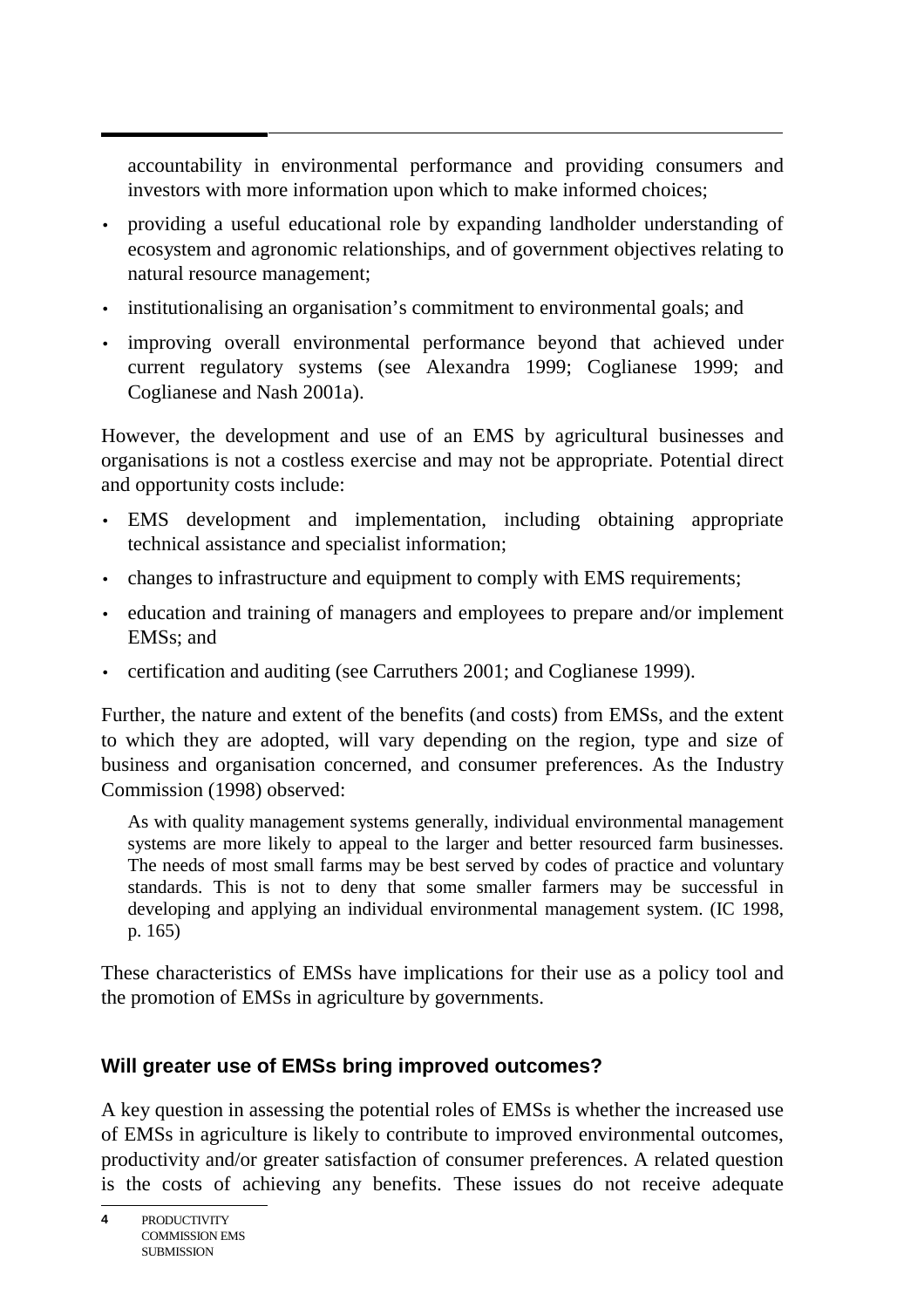recognition in the proposed framework and yet are critical to any discussion of the role of EMSs in agriculture and facilitation of EMSs in agriculture by governments.

The preliminary findings of a 2001 case study assessment of 45 Australian and 7 New Zealand farms identified that there were a range of reasons for EMS adoption. Benefits included: improved planning and information flows; less time 'putting out fires'; better risk management; improved stakeholder relationships; improved productivity and performance; market access and greater confidence in actions (Carruthers 2001).

However, while the use of an EMS may ensure that some environmental issues are considered at the farm level, it may not give any assurance about the level of environmental performance or the achievement of desired environmental outcomes. This is largely because EMSs are generally adopted as process-based systems, specifying tasks to be undertaken without necessarily specifying outcomes (although outcomes can be added to such systems). Moreover, even if farm scale outcomes are achievable, this may not equate to the achievement of catchment or national objectives.

Overall, there is a lack of empirical research on the costs and benefits and resulting outcomes from the use of EMSs.

In 1998, the New Zealand Ministry of Agriculture and Forestry (MAF) assessed the role of on-farm quality assurance (QA) and EMSs in achieving sustainable agriculture and sustainable land management policy outcomes. The MAF (1998) report examined eight case studies of on-farm QA/EMS programs and identified that:

For Government, on-farm QA/EM systems applied in a coherent, co-ordinated manner, have the potential to contribute to sustainable agriculture and land management policy outcomes while minimising the regulatory burden on land managers. …

However, the extent to which any of the systems studied have actually contributed to sustainable agriculture and land management outcomes is not clear. Little or no monitoring of their impacts has been undertaken. … [The analysis] identified limitations to their current use as instruments for policy, particularly for resource management. They are not, as yet, achieving their policy potential. (MAF 1998, p. 63)

In 2001, in a major review of the use of EMSs in the United States, Coglianese and Nash (2001a, p. 19) suggested that:

… there is reason to expect that EMSs will have important impacts on overall environmental quality but also reason to be skeptical of at least the strongest claims of EMS advocates.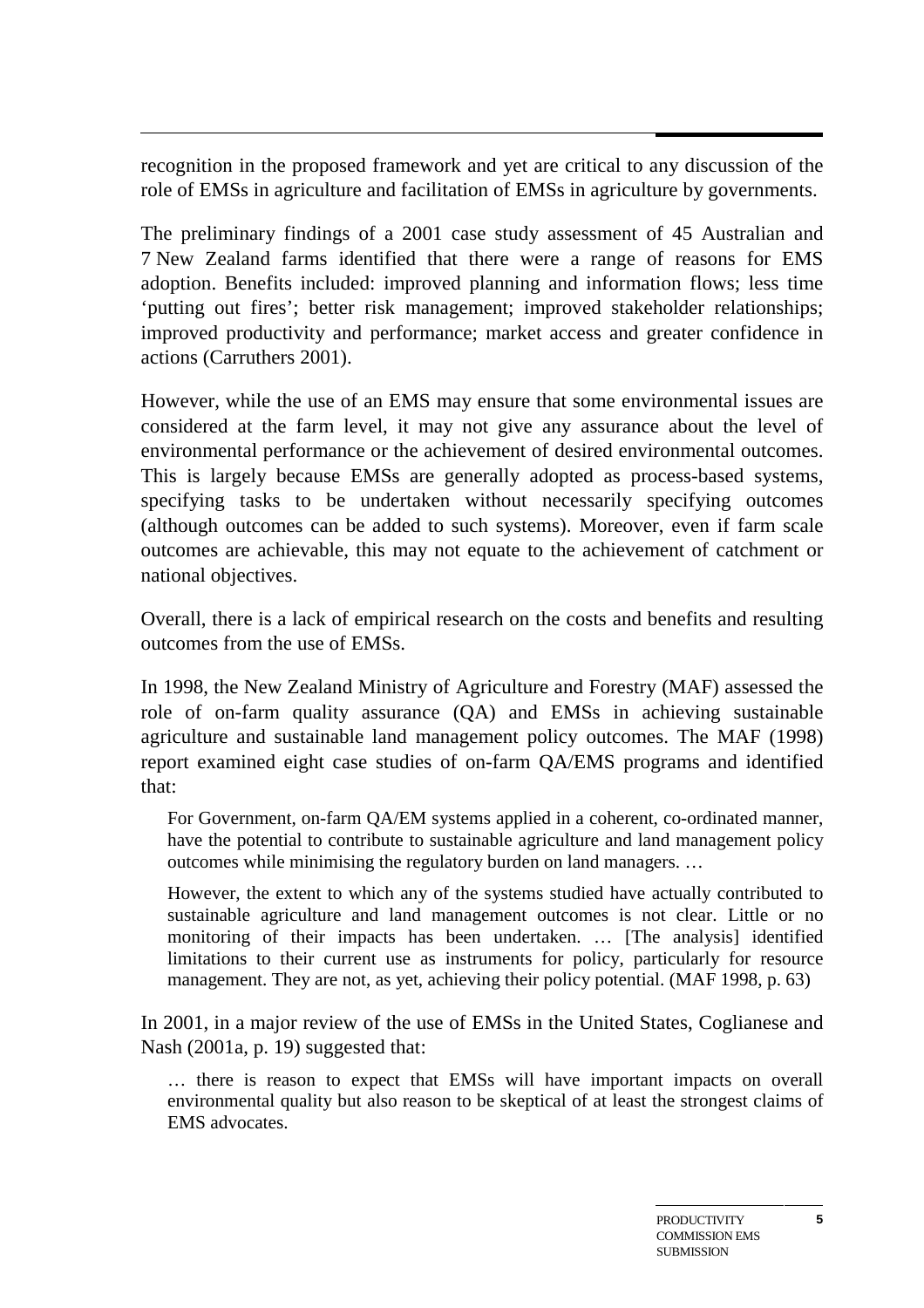Further, Coglianese and Nash (2001b, p. 228–9) note that some research:

… suggests a correlation between EMS adoption and strong environmental performance. However, existing research cannot yet discern whether the implementation of an EMS is itself a necessary or sufficient condition for real environmental improvement. … Does implementation of an EMS cause environmental performance to improve? The conclusion we draw from the preceding chapters is equivocal: it depends.

RIRDC (2001) reviewed the use of Voluntary Environmental Management Arrangements (VEMAs), including EMSs, and concluded that:

Although VEMAs hold enormous promise as a possible means of addressing complex environmental and NRM [natural resource management] issues, the premature view of VEMAs as an environmental management panacea is cautioned. Just as orthodox regulation has limitations, so too do VEMAs. … Moreover, high participation rates in VEMAs are not necessarily synonymous with good environmental performance or outcomes. (RIRDC 2001, p. 5)

Further, while EMSs may bring some positive outcomes:

- win-win opportunities may be rare there may be few opportunities for achieving cost savings while at the same time improving environmental management;
- substantial cultural change in organisations is difficult;
- some managers may use EMSs to avoid regulatory scrutiny some managers may adopt and use EMSs to strategically influence regulators in an effort to pre-empt regulation, reduce the level of government monitoring or prompt regulators to focus on competitors; and
- differences in the characteristics and standards of EMSs can also affect organisational performance and the outcomes from the implementation of an EMS (see Coglianese and Nash 2001a).

Also, some research suggests that factors independent of EMSs, such as managers' overall motivation and managerial ability, may better explain environmental performance. This may suggest that government policies need to first foster ongoing motivation and managerial ability rather than EMS adoption *per se* (Coglianese and Nash 2001a and 2001c).

Given the limited empirical information available on the efficacy of EMSs in achieving private and/or public goals, and the various factors which determine the extent of private and public benefits and costs, increased research on the efficiency and effectiveness of EMSs in agriculture may be needed. This could be recognised in the proposed framework. Such research could inform both private sector decision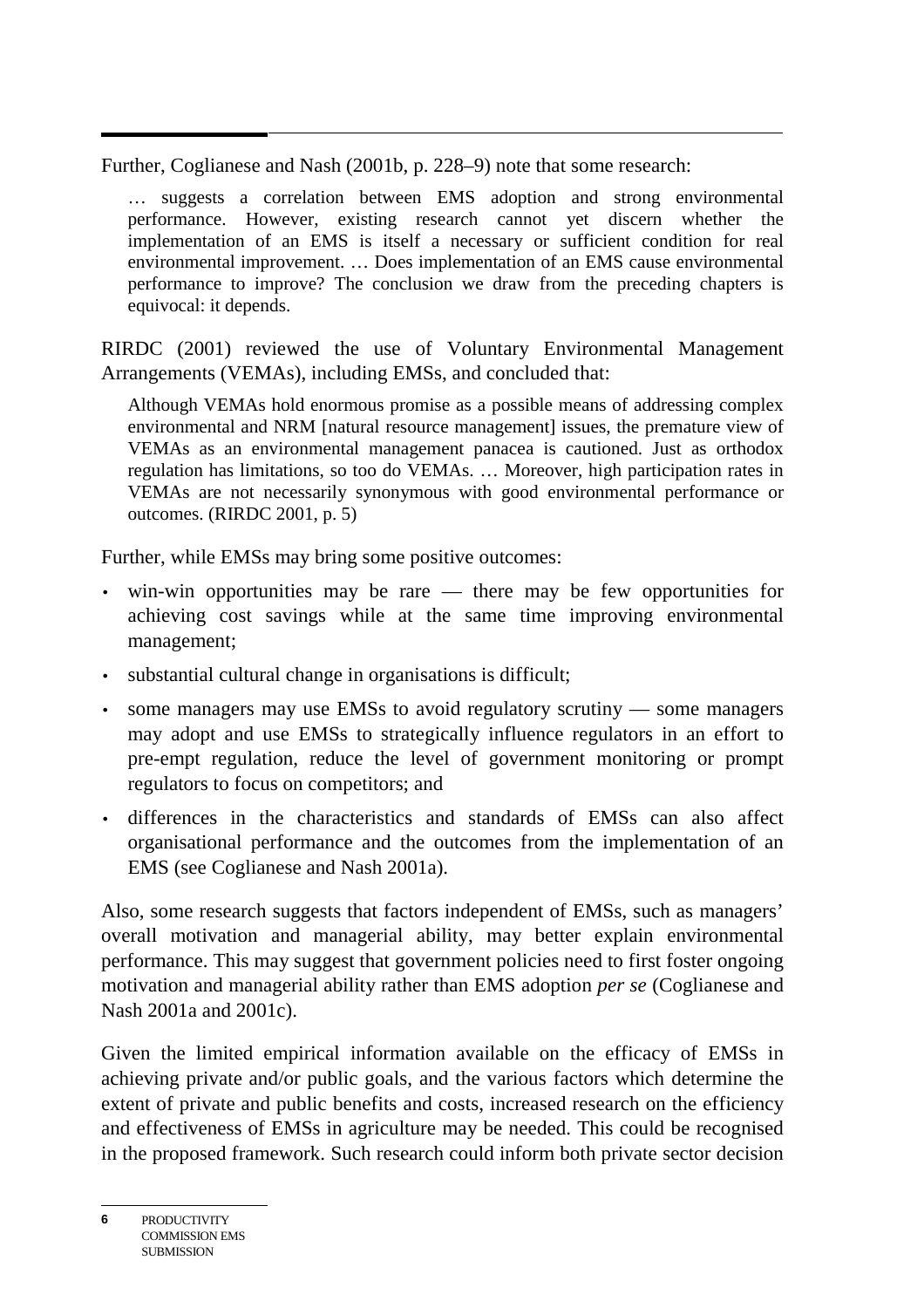making and policy development — including developing a sound basis for governments supporting (or not supporting) the adoption of EMSs in agriculture.

# **3. The proposed national framework**

Government involvement in facilitating the adoption of EMSs in agriculture needs to be carefully examined and assessed because of the potential costs of government action and uncertainty about the outcomes. The proposed national framework for developing EMSs in agriculture raises three key questions: what is the role of governments regarding EMSs; is a national framework necessary or even useful; and how well does the proposed framework and its underlying principles address the potential roles for government? Appendix B contains a brief outline of the framework proposed in the discussion paper.

### **What is the role of governments in EMSs?**

Markets can be effective mechanisms for creating incentives for individuals to allocate resources to their most valued uses. In some cases, however, markets may not provide outcomes that are appropriate from the community's perspective. In the case of agriculture, potential 'market failures' may be attributed to:

- the existence of poorly defined property rights which may give rise to externalities such as water or air pollution; and/or
- inadequate information on the part of market participants.

Where market failures exist, there is the potential for governments to intervene to achieve better outcomes for the community as a whole. However, this will only be achieved if the benefits of any action outweigh the costs involved. Further, government action also carries a risk of 'failure' or of generating poor outcomes which needs to be considered in developing policy responses.

In terms of the use of EMSs in agriculture, there may be roles for government to:

- remove impediments to the adoption of EMSs in agriculture; and/or
- use EMSs as a direct policy instrument.

Impediments to adoption of EMSs in agriculture may include inappropriate government regulatory frameworks and/or interventions and information difficulties associated with EMS development and adoption. For example, landholders may find it difficult to gain access to information about the most appropriate EMS for their farm and how to link it into catchment plans or achieve marketing benefits.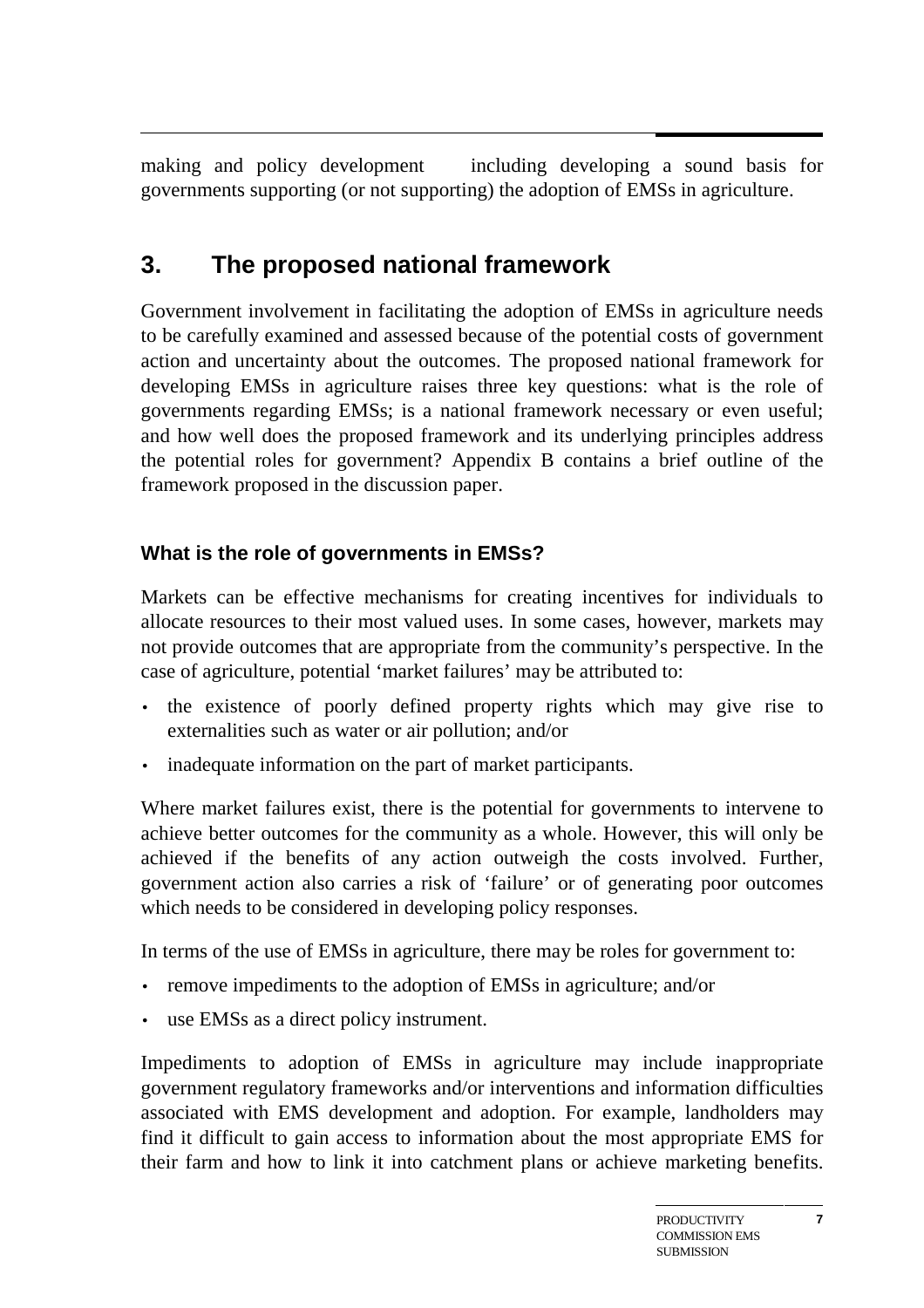Further, various institutional constraints can reduce the effectiveness of new environmental management instruments. For example, some native wildlife licensing systems and pastoral leasing arrangements may inhibit environmental management and conservation of biodiversity (see PC 2001). Removal of these constraints could be considered irrespective of the development of EMSs.

There are several ways in which EMSs could be used as policy instruments. First, the promotion of voluntary EMSs could complement other government supported programs such as Landcare. EMSs could provide a means of achieving improved environmental performance through, for example, lower long-term resource management costs.

Second, an EMS could be used to demonstrate that a resource manager has met a required environmental standard. In its report on ecologically sustainable land management, the Industry Commission (1998) proposed that each State and Territory allow individual landholders and other resource managers to develop and apply their own EMS to meet legal requirements for environmental management. The Queensland *Environment Protection Act 1994*, for example, provides that the Minister may formally recognise industry-prepared codes of practice under the Act. The codes state ways that businesses may demonstrate compliance with a general legislative environmental duty of care. The EMS discussion paper itself highlights that approval or certification can be required before landholders are provided access to resources, such as the need for an approved land and water property plan before landholders can use irrigation water allocations.

Third, EMSs could be used to support eligibility for government stewardship or conservation payments. For example, EMS adoption could be a pre-requisite for government funding, or used to measure ecosystem or conservation services provided by landholders. In this and the above example, EMSs could therefore play useful roles in facilitating various cost sharing arrangements (for example, see Aretino et al. 2001).

Fourth, EMSs could support information collection to assist resource management decisions and policy development. Given that information constraints may be a central impediment to effective natural resource management, using EMSs in this context could be useful. There are concerns, however, that current EMS standards such as ISO 14001 do not encourage public disclosure of environmental performance information or generate systems of environmental performance indicators (Metzenbaum 2001). There may be potential to integrate EMS information requirements with other information collection approaches such as farm surveys although the costs of information collection and management would need to be considered.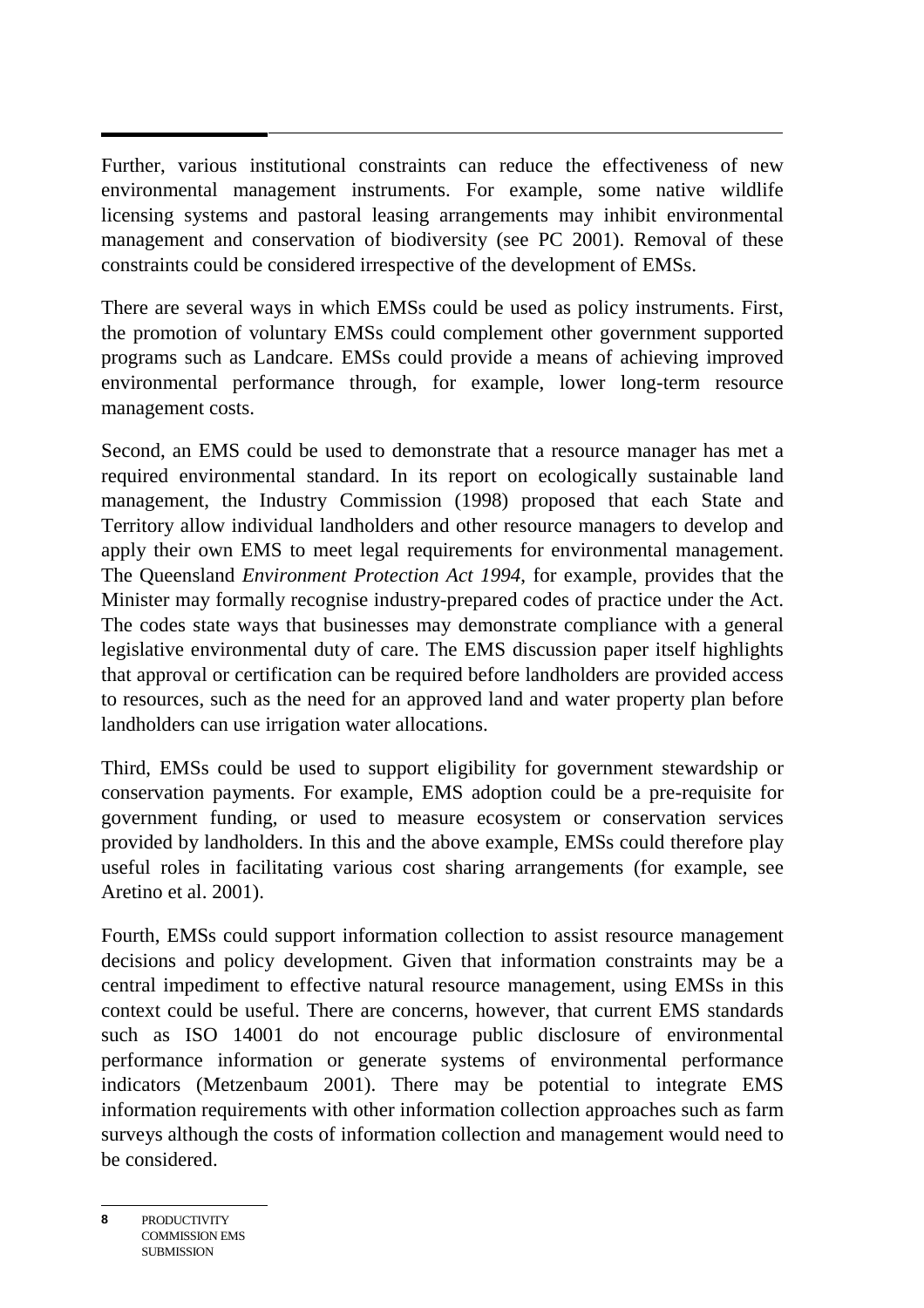Fifth, EMSs could be used in conjunction with mandatory standards. EMSs may be able to replace existing prescriptive licensing systems, improve reporting requirements and/or help inform and revise standards. The adoption of a management systems approach by a business could bring reduced licence and monitoring fees as there would be less need for frequent inspections.

EMSs may also be used by governments as quasi-regulation (or 'grey-letter law'). Quasi-regulation can take many forms such as codes of practice, advisory notes, guidelines and rules of conduct (ORR 2001). Governments may use quasiregulation to influence business activity instead of explicit regulation. Care is needed to ensure that any quasi-regulation is effective and efficient, and that it has been developed with appropriate regulation impact analysis (ORR 1998) (box 2).

#### Box 2 **Issues raised by quasi-regulation**

The use of quasi-regulation raises a number of issues including how it fits into the broader regulatory environment, how it is used and what its consequences may be. Specific issues that may need to be considered include:

- a potential lack of government justification and risk assessment at times, governments may fail to justify their chosen course of action and not undertake sufficient risk assessment;
- "backdoor" regulation inappropriate adoption and use of quasi-regulation may give too much discretion to regulators;
- regulatory "creep" what starts out as self-regulation can become widely accepted practice, gain an imprimatur from a government agency, and then become embodied in a quasi-regulatory arrangement (and may become 'black letter law');
- minimum acceptable or best practice? best practice may impose a significantly higher compliance burden than would be justified by the principle that mandatory regulation should be the minimum necessary to achieve the set objectives;
- uncertainty and litigation performance-based regulation provides flexibility as to how businesses can meet the set objectives yet small businesses may not have the resources to operate under such conditions and prefer the certainty of a prescribed set of rules;
- confusion the status and enforceability of quasi-regulation may be unclear;
- flexibility and costs quasi-regulation may lead to higher costs for industry compared to explicit regulation because it requires substantial industry involvement;
- potential advantages of quasi-regulation compared with explicit regulation, quasiregulation can encourage a collaborative approach, be more amenable to innovative ways of achieving objectives and avoid the formality and inscrutability of much legislation.

Sources: Commonwealth Interdepartmental Committee on Quasi-regulation (1997); ORR (2001).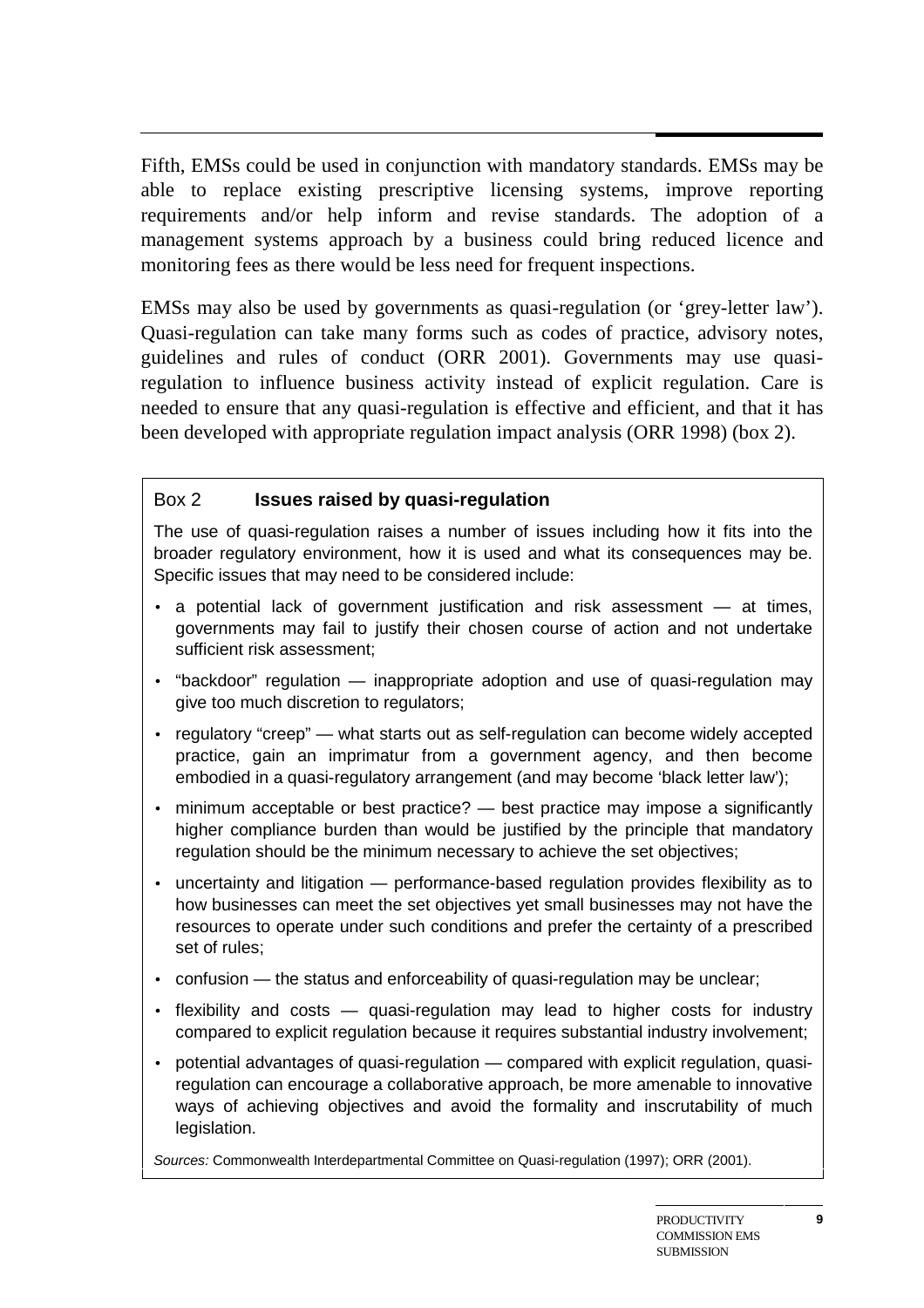### The EMS discussion paper and the role of governments

The potential costs of government involvement in facilitating the adoption of EMSs in agriculture, and the uncertainty about the outcomes, appear to have been downplayed in the discussion paper. It is still too early to tell the extent to which government involvement is necessary or if it will provide net benefits to the community. This has implications for the development of the proposed framework and research into the efficiency and effectiveness of EMSs in agriculture.

The EMS discussion paper focuses largely on the role of EMSs as a 'business tool' rather than as a 'policy tool'. The arguments for doing so are not well documented in the paper. Downplaying the potential roles of EMSs as policy tools risks missing potential applications for EMSs in Australian agriculture. These potential applications should be examined more comprehensively (also see section 4).

Criteria for assessing the use of any policy approach to encourage the adoption of EMS, or to use EMSs as a policy tool, should include economic efficiency, equity, and administrative and legal feasibility. Options for facilitating EMS adoption should not only be compared to each other, but also against other non-EMS government activities as part of an integrated mix of policy instruments.

If it can be demonstrated that net public benefits are gained from EMS adoption, there may be justification for government involvement in facilitating the adoption of EMSs in agriculture. This relies on net benefits with government involvement being greater than net benefits without government involvement.

There is a risk that government involvement may lead to inappropriate use of EMSs — for example, to unduly prescribe and control farm management activities. Prescriptive control of inputs or processes can reduce flexibility and hinder the development of innovative and cost-effective responses.

A further risk is that some businesses or organisations may promote government involvement with EMSs for their own advantage or to burden competitors with unwarranted restrictions — governments will need to safeguard against this type of behaviour.

Any government policies promoting the adoption of EMSs in agriculture will need to be periodically reviewed, and adjustments made as research reveals more about the particular contribution EMSs make to agricultural productivity and/or environmental management. This needs to be built in at the start.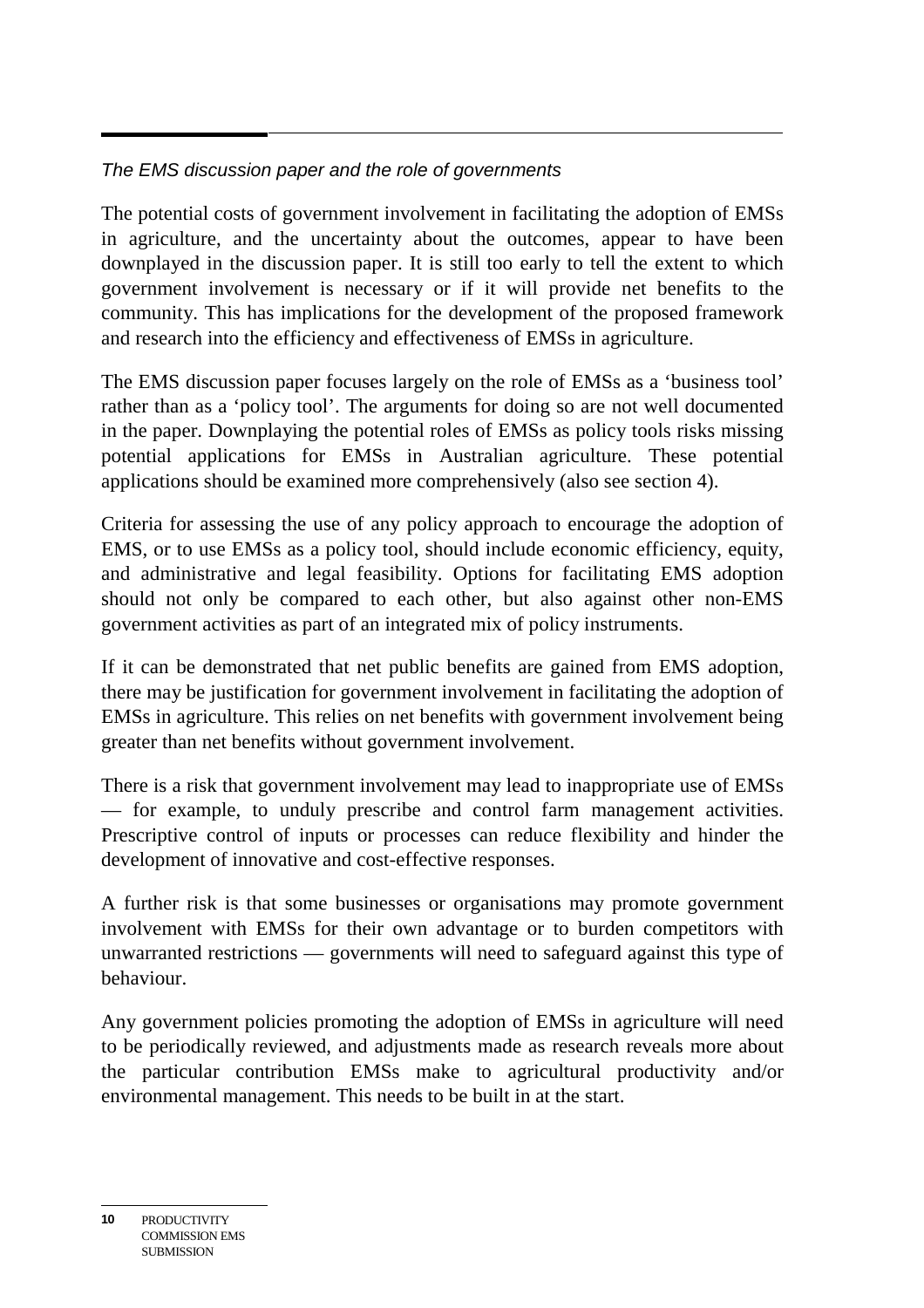### **Is a national framework required?**

Another key policy question is whether or not governments require a national framework for the adoption of EMSs in agriculture. This question can be asked at two levels: is there a need for a national framework to guide policy development (as the EMS discussion paper as a whole develops); and is there a need for a template to guide the private sector development of EMSs (as table 1 in the EMS discussion paper develops).

National frameworks are often established by governments to assist policy development, implementation and review. In general, the aim is to provide greater consistency and transparency in policy making, and improve policy outcomes particularly when several jurisdictions are involved. General agreement on the principles and rules to guide policy action can often save considerable time and resources as policy decisions at different scales are made. They can also help avoid poor decisions. For example, see the *Principles and Guidelines for National Standard Setting and Regulatory Action by Ministerial Councils and Standard-Setting Bodies* (COAG 1997) or the *Guide to Regulation* (ORR 1998).

In a broad sense, a national framework for EMSs can create an opportunity to establish the parameters for appropriate policy making in this area, and bring some coordination between jurisdictions and different policy approaches. The use of EMSs in agriculture will extend across different jurisdictions. At this level, the EMS discussion paper provides a potentially useful draft framework from which government policy can be developed. That said, certain aspects of the framework appear inappropriate for that purpose and/or inconsistent (see below).

National frameworks can also be used to help coordinate the inputs and activities of the private sector in progressing EMSs. At this level, national frameworks can provide a reference point for EMS development and information sharing. However, how far governments go in assisting and helping to coordinate EMS development raises significant questions.

Proposing templates or processes for EMSs may be justified if there are public good benefits which would otherwise be left out, such as the benefits of biodiversity conservation. For example, the Victorian Department of Natural Resources and Environment's discussion paper on incorporating biodiversity into EMSs for Victorian agriculture raises a number of relevant issues in this context (NRE 2001). Encouraging the incorporation of catchment and national scale priorities into farm or industry scale EMSs may also be useful.

However, questions remain as to why industry bodies would not be best positioned to lead the development of EMS templates. Government input could be limited to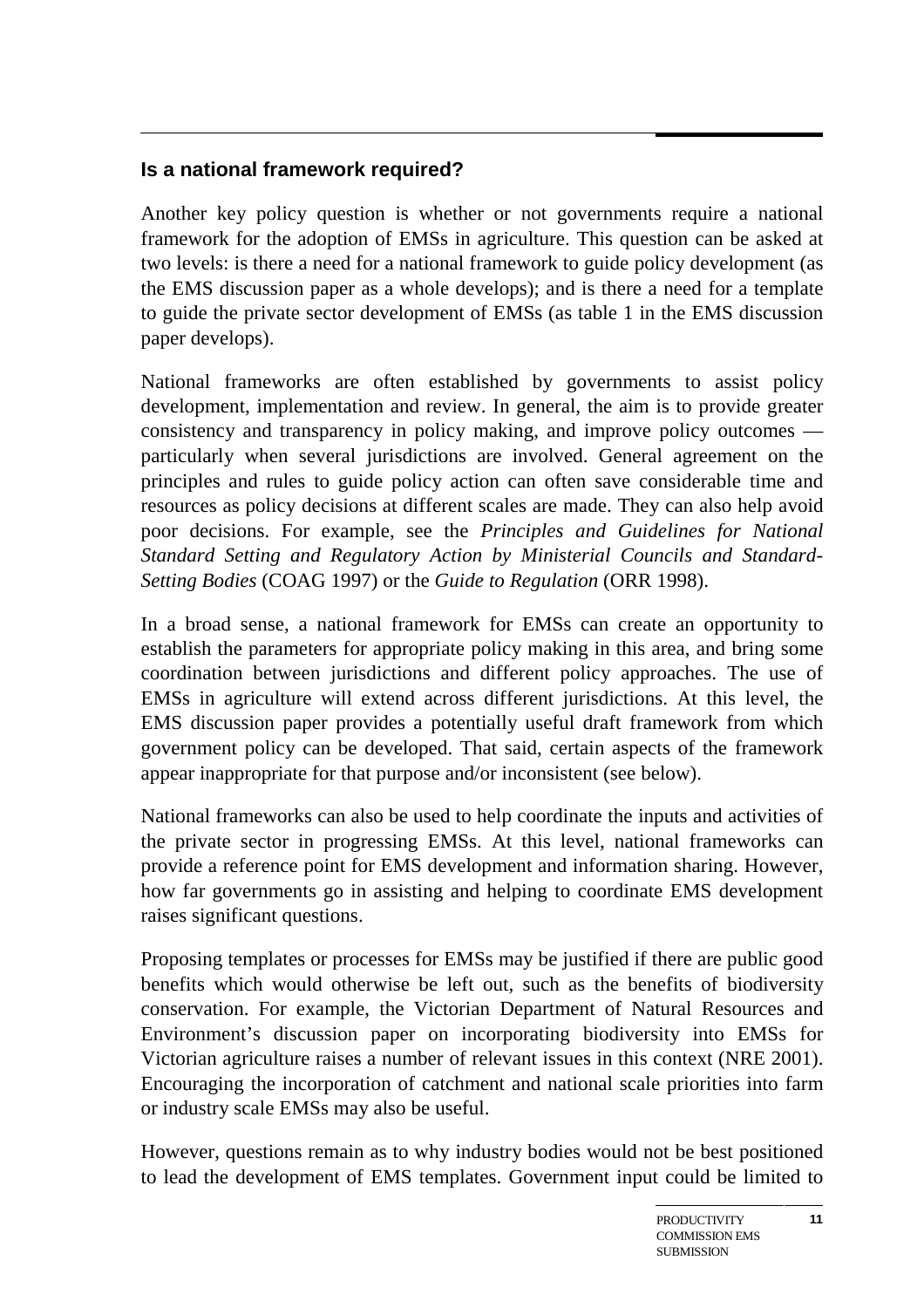support the development of EMSs which provide public good benefits that might otherwise have been underemphasised, or to provide information on other government programs and objectives to maximise synergies and consistencies. The template in table 1 of the EMS discussion paper may provide some general educational benefit, but further work on it may be best led by industry. This would be consistent with the principle argued in the EMS discussion paper that industry should lead EMS adoption. The EMS Working Group could consider contributing input as requested or where market failures would limit the usefulness of purely private sector driven EMSs.

### **An assessment of particular areas of the proposed framework**

The EMS discussion paper covers a number of areas related to the adoption of EMSs in agriculture. This section discusses three particular areas relating to the proposed framework: the aim, criteria for government involvement, and the underlying principles.

#### The aim of the framework

The EMS discussion paper does not clearly state what the primary aim of the framework is, and different aims appear to be given in different sections of the discussion paper. For example:

… A major aim of this framework for EMSs is to consider mechanisms that will create linkages between the many processes already in train to achieve environmental and competitiveness outcomes for agriculture. (EMS Working Group 2001, p. 13)

The rationale for developing a framework for EMSs in agriculture is to provide a national context within which existing industry programs and growing interest in EMSs can be harnessed to best advantage to improve management and contribute to both market and environmental outcomes across industries and regions. … (EMS Working Group 2001, p. 18)

The proposed framework aims to provide a context within which to improve the environmental management of agriculture at farm, industry, catchment, regional, State and national scales. Other aims are:

- to inform industry and landholder initiatives and ensure they contribute to achieving environmental objectives set at regional and catchment scales;
- to ensure a coordinated approach to EMSs that reduces duplication;
- to maximise the benefits to landholders;
- to facilitate the voluntary uptake of EMSs; and
- to encourage the development of EMSs for Australian agriculture in a consistent manner. (EMS Working Group 2001, p. 18)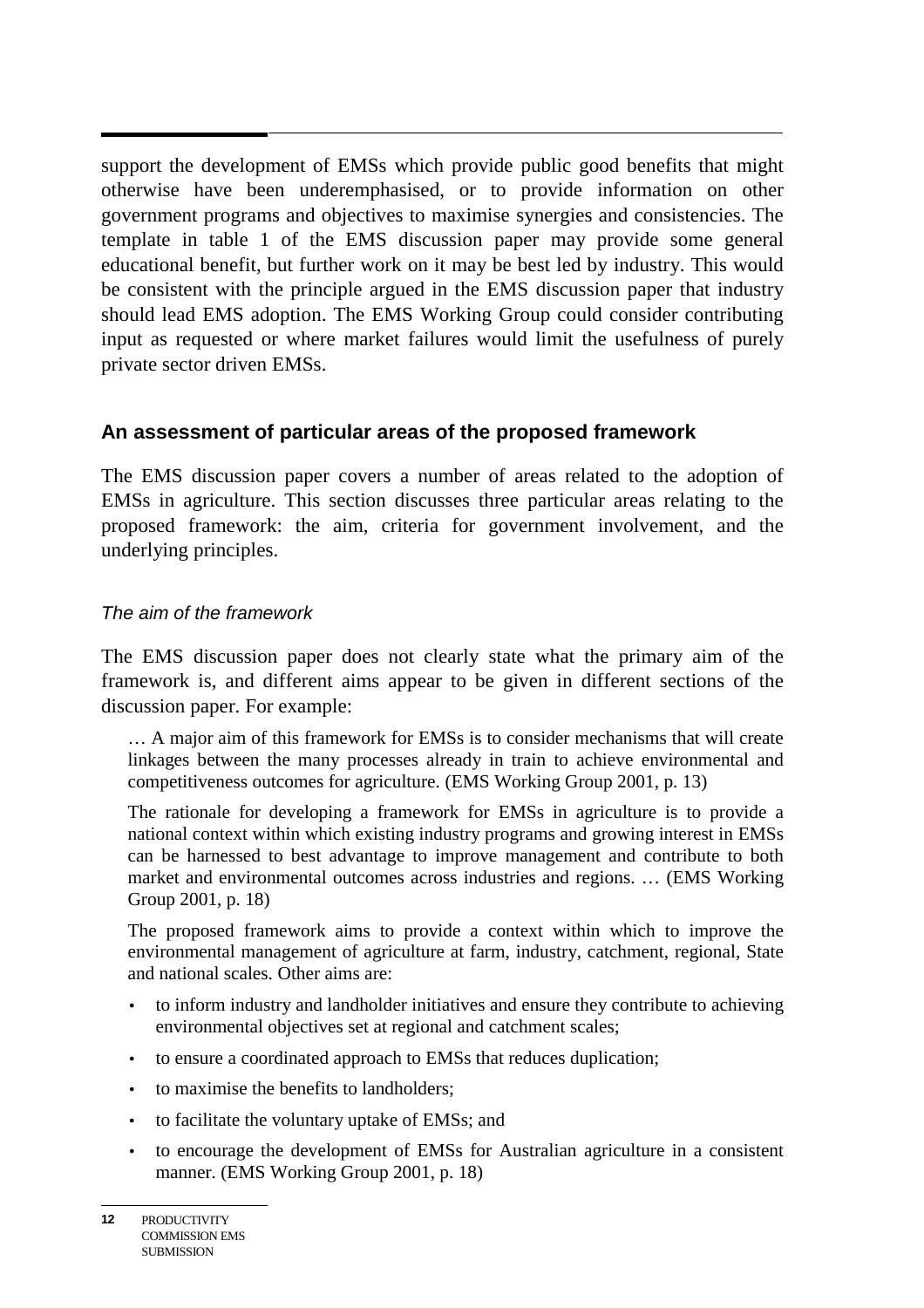… Essentially the aim of the framework is to act as a bridge between on-farm environmental management systems and the emerging initiatives for managing and reporting on natural resource management at various scales. … (EMS Working Group 2001, p. 19)

Greater clarity and distinction between the aims of the EMS discussion paper as a whole, and the guidelines for EMS templates, would improve the EMS discussion paper. The framework should define desired outcomes from the use of EMSs in agriculture more clearly, with appropriate performance indicators and targets where any government involvement or incentives are proposed.

#### Criteria for government involvement

The EMS discussion paper also identifies a series of criteria for whether government involvement in EMSs is appropriate. These are generally sound, and cover such issues as whether there is market failure, do public benefits exceed public costs and is the proposed option cost effective. These are consistent with good principles for policy making established in various government documents (for example, see ORR 1998).

#### Underlying principles

The EMS discussion paper proposes a series of principles for the adoption of EMSs in agriculture and to underpin the framework, including that EMSs:

- be voluntary and industry and/or community led;
- demonstrate links between competitiveness and natural resource management objectives;
- be simple, cost effective, user-friendly, able to be phased in at any level and provide clear advantages to the adopting enterprise;
- be adaptable and provide for continuous improvement; and
- be consistent with existing internationally recognised systems (such as ISO 14001, EUREP GAP protocol) and be capable of independent audit. (EMS Working Group 2001, p. 16-17)

These principles are difficult to contest, however, several inconsistencies within the EMS discussion paper can be identified. For example, the EMS discussion paper emphasises a voluntary and industry-led approach while at the same time emphasising government involvement and the potential use of a range of incentives. This would appear to contradict the principle that EMSs in agriculture be voluntary and industry and/or community led.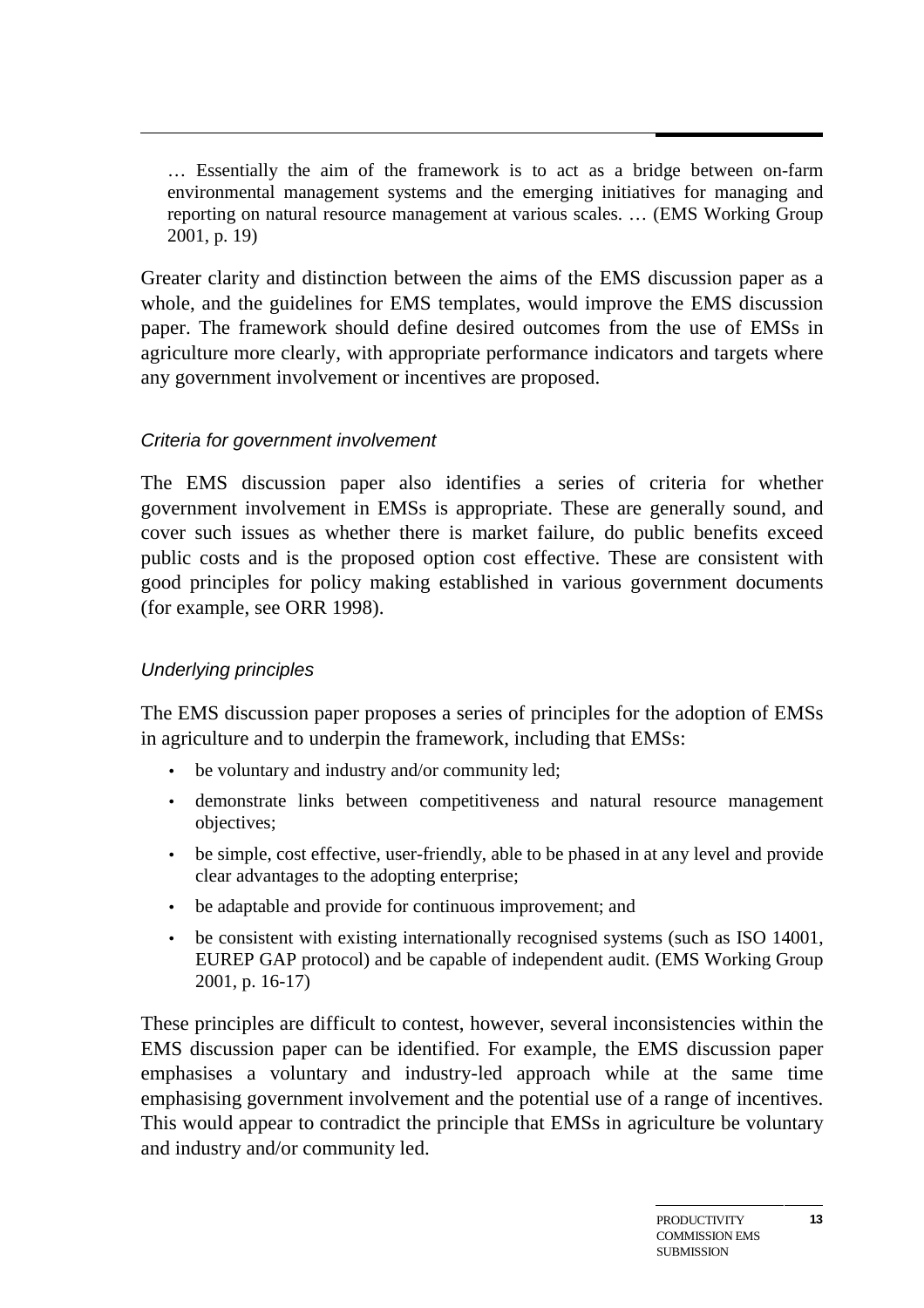# **4 Proposed limitations on government involvement with EMS**

The EMS discussion paper identifies a number of areas where governments should not be involved with EMSs in agriculture:

It would not be desirable, for example, for governments to:

- establish EMSs in farming as a legislative, or regulatory, requirement;
- require the EMS as a mandatory condition of land use;
- require EMSs as a condition of materials use, for example of farm chemicals or fertilisers; and
- audit farm EMSs, provide personnel to audit EMSs, or accredit certification schemes. (EMS Working Group 2001, p. 33)

It is not clear from the EMS discussion paper why this series of limitations has been proposed as there is limited analysis or substantiation to support the limitations. The potential use of EMSs should be carefully considered and not be arbitrarily excluded from the national framework.

The use of EMSs in agriculture and potential outcomes from the use of EMSs in agriculture may be unduly restricted by the proposed limitations. As identified in section 3, there are many different policy approaches to the use of EMSs in agriculture, for example, voluntary and mandatory approaches can be used.

Some State Environmental Protection Agencies are using EMSs in conjunction with industry-developed codes of compliance that are approved by the relevant Minister (for example, Queensland). This could be extended to the agricultural sector. There is also potential for EMSs to complement and/or replace native wildlife regulatory frameworks and licensing systems. For example, existing requirements for different wildlife licences for taking, keeping, displaying and moving native wildlife could be replaced by an EMS that covers general procedures and standards for environmental management.

Questions can also be raised as to the proposed limitations of government involvement in certification and labelling schemes. In principle, government involvement in such schemes would need to be justified by a demonstrable failure of markets to provide adequate signals of EMS quality, and the expectation of greater benefits than costs from any involvement. In several areas outside EMS, governments have judged that their involvement in certification is justified. Examples include the Australian Quarantine Inspection Service (AQIS) Certification Assurance Scheme for meat exports, and AQIS's auditing of organic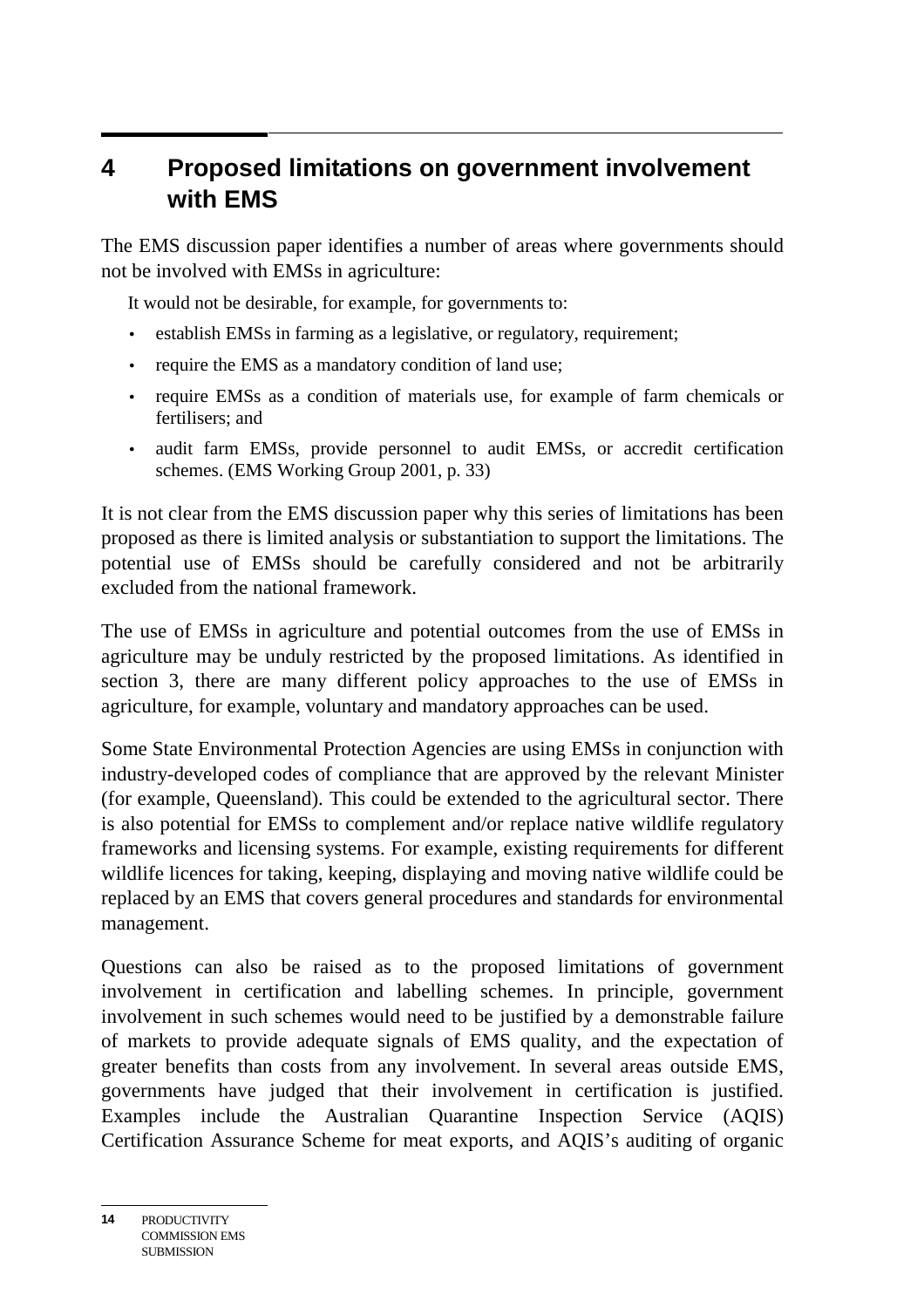industry organisations against the requirements of the National Standard for Organic and Biodynamic Produce.

In the case of EMSs, potential 'congestion externalities' may result from the development and use of many different EMSs. This can mean that the benefits of EMSs are eroded as new systems add complexity and confusion for producers and consumers. If consumer choices are being significantly impeded, or opportunities to improve environmental outcomes by influencing firm behaviour are being lost, this may suggest governments (or third parties) consider roles in streamlining or certifying EMSs (see Jones and Lansdell 2000). Governments may also need to certify EMSs if they form part of a government's regulatory regime (see section 3).

Given that there are independent third party certifying organisations which could address some of the identified concerns, and that governments may wish to avoid potential liability problems, governments may prefer to support other organisations undertaking certification services. Government input into developing voluntary codes of practice covering the labelling of products made using EMSs may therefore be a more useful starting point.

# **5 The use of incentives to facilitate EMS adoption**

The EMS discussion paper specifically identifies that:

Governments could provide incentives to support voluntary and industry-led adoption of EMS through a range of programs. … (EMS Working Group 2001, p. 29)

Various incentive options and examples are then identified in the EMS discussion paper including:

- using government investment under the National Action Plan for Salinity and Water Quality to assist or encourage individual landholders to adopt EMS that lead to appropriate farm management, and collectively contribute to regional catchment targets;
- using EMS as a criterion for allocating publicly-funded stewardship payments;
- governments providing information to producers on opportunities to use ecolabelling and certification; and
- governments implementing preferred supplier schemes that give preference to products supplied by farmers able to demonstrate environmental management.

The connection between EMSs and incentives was further reinforced in November 2001 when the Commonwealth Minister for Agriculture, Fisheries and Forestry announced: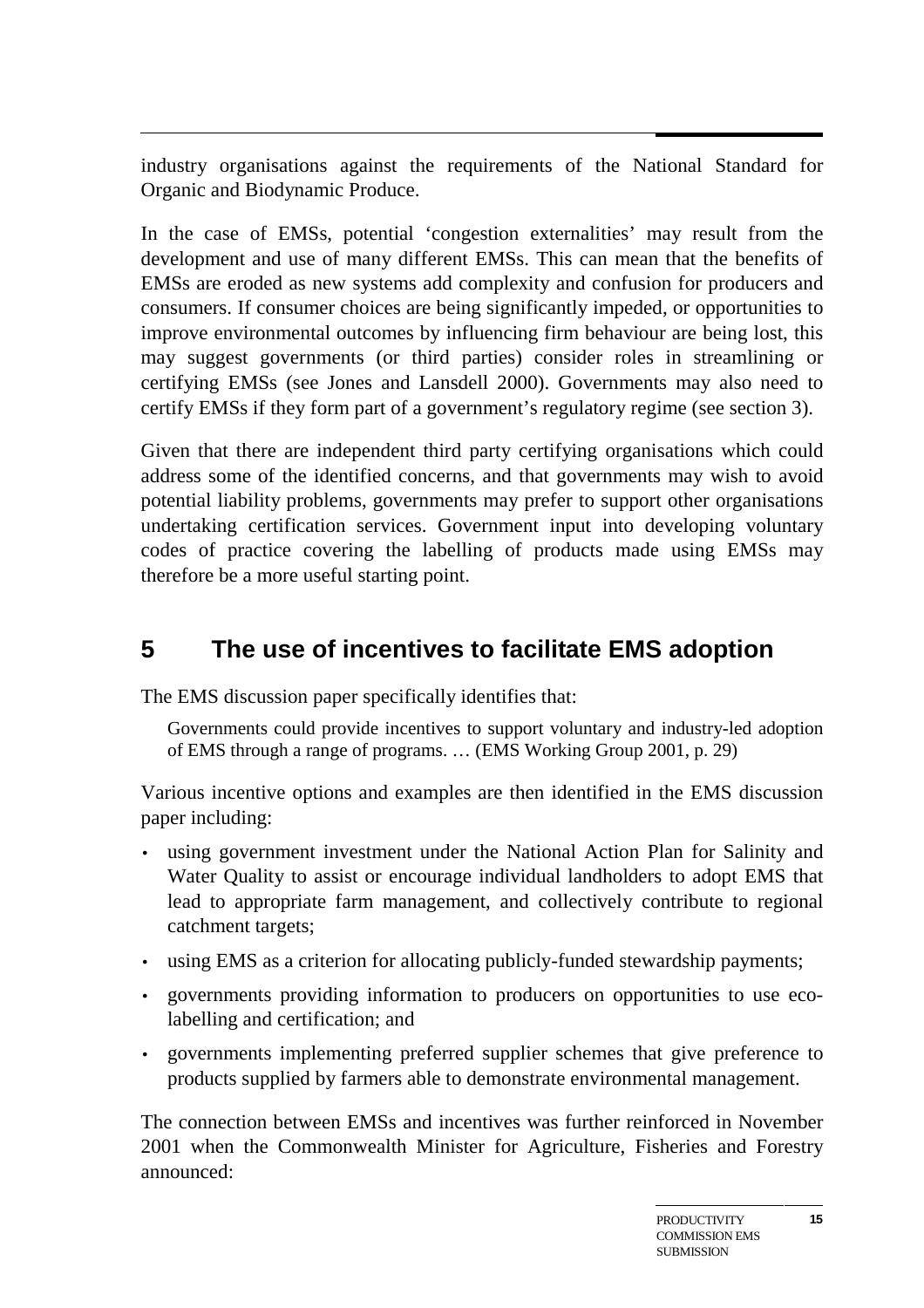To reinforce Australia's deserved reputation as a supplier of quality, environmentally friendly products, the Coalition will support the adoption of voluntary, accredited Environmental Management Systems (EMS) on Australian farms. … The Coalition will provide a maximum \$3,000 tax rebate to eligible farmers to develop and apply an accredited EMS for their properties. Pilot projects will be funded in up to 15 regions. (Truss 2001, p. 1)

As identified in section 3, there are two broad questions relating to the rationale for governments to use incentives to promote the uptake of EMSs in agriculture:

- whether there are in-principle grounds for the use of incentives by governments to promote EMSs that lead to net benefits for the community as a whole; and
- whether a particular incentive for example, a stewardship grant, a tax rebate, or the supply of information — is the most appropriate form of assistance.

If there are grounds for governments to provide incentives for the adoption of EMSs in agriculture, then the most appropriate form of assistance will need to be evaluated. Several issues need to be considered including:

- the efficiency of government involvement and the targeting of incentives there may be a need to distinguish between incentives to adopt any EMS and incentives to adopt specific EMSs which, because of design and application features, better support public good goals. Accreditation may be a mechanism for determining eligibility for incentives. However, administrative costs and simplicity need to be balanced against the benefits of more refined targeting;
- the effectiveness of implementation given that organisations are likely to implement EMSs with different degrees of effectiveness and public benefit, incentives may need to be made contingent on demonstrable environmental improvement, and not merely on the basis that an organisation has an EMS in place. This is important as EMSs are often systems-based and adoption does not necessarily equate to improved environmental performance. There is little public benefit in a firm having an EMS but not implementing it or not implementing it properly.
- appropriate monitoring and evaluation —ongoing assessment is needed as to whether the benefits to the community as a whole outweigh the costs of the incentive. A central part of this assessment would be the contribution that the adoption of EMSs in the agricultural sector may make to improved environmental management and agricultural productivity. This will require the development of performance indicators and assessment methodologies capable of assessing EMS performance over time (see Lattimore et al. 1998 for further elaboration of good program design principles.)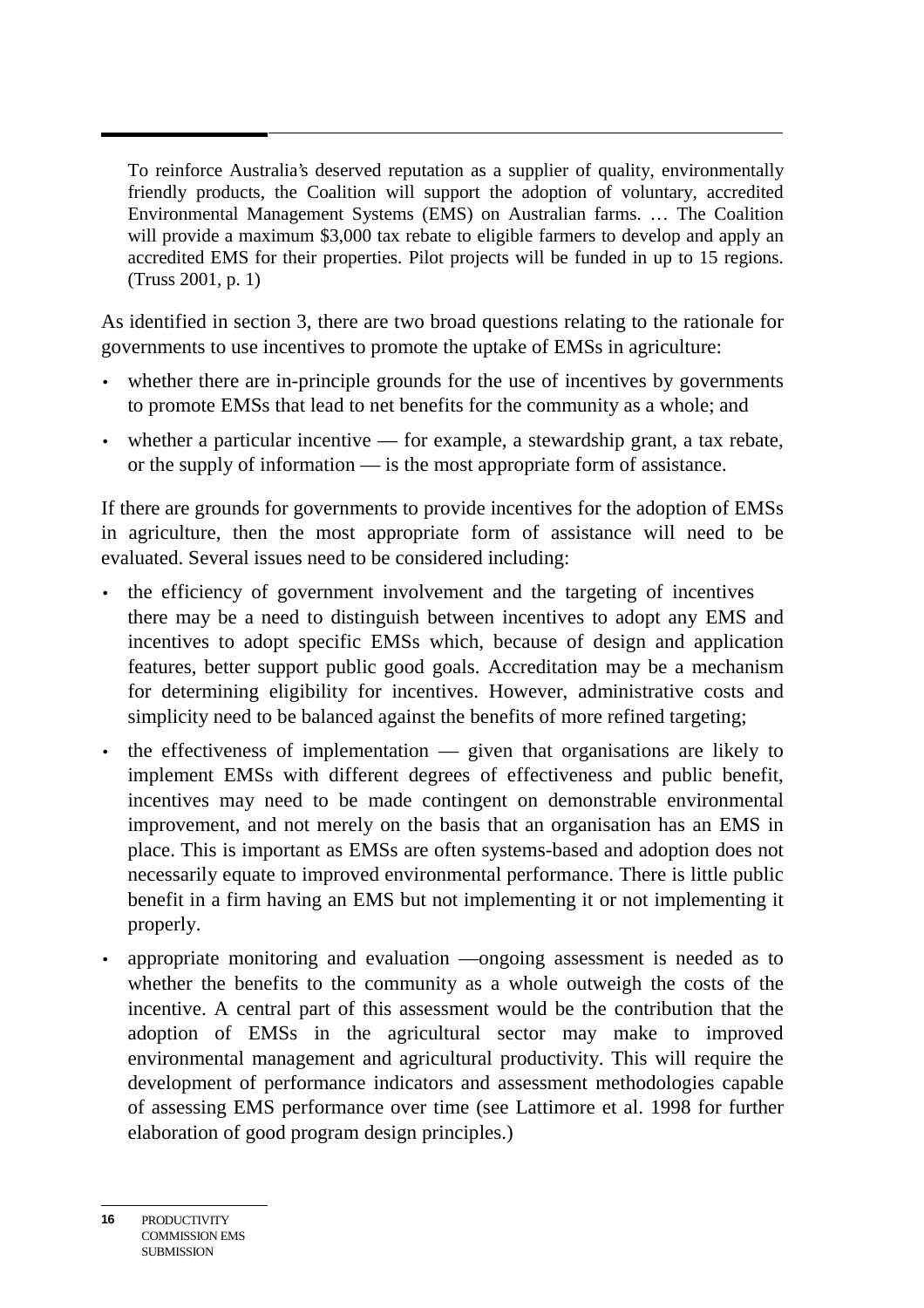There may be a case for government involvement with the provision of relevant information on EMSs in agriculture. It is most likely that the greatest public benefits will come from governments providing generic information that will assist organisations and industries. Government support of pilot and demonstration projects to better understand how businesses and governments can use EMSs may, for example, be useful to overcome information and research deficiencies. Such approaches can be more effective at achieving policy goals than open-ended subsidy programs. In all cases, the costs and benefits would need to be clearly identified and considered.

# **6 Conclusion**

The use of EMSs in agriculture is being promoted by many sectors, agencies and groups. EMSs may contribute to improved agricultural productivity and/or environmental management, although the evidence to date is limited. The potential contribution of environmental management systems in agriculture will depend not only on good design, but also good implementation, monitoring and review.

Government involvement in facilitating the adoption of EMSs in agriculture will need to be carefully examined and assessed because of the potential costs of government action and uncertainty about the outcomes. Further clarification of the various roles and functions that EMSs can play in agriculture could help open up a more comprehensive assessment of the range of options available to government in this area. Just as government actions need to be informed by a comprehensive assessment of the costs and benefits of actions, proposals to limit opportunities for government to use policy instruments such as EMSs also need rigorous assessment.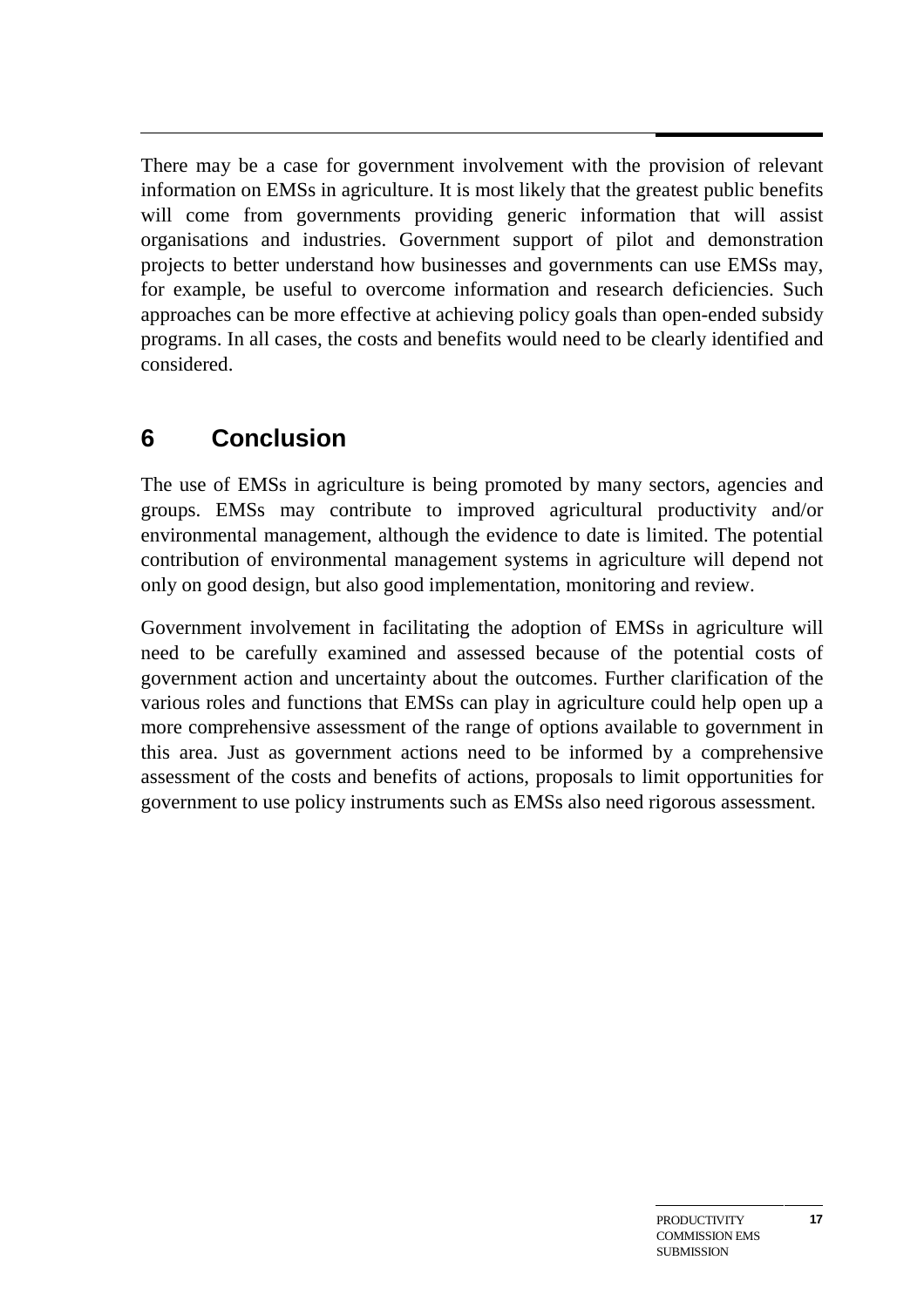# **Appendix A**

#### Box A.1 **Environmental management systems**

An Environmental Management System (EMS) is a generic term used to describe any systematic management approach used by a business or organisation to manage its impacts on the environment on a continuous basis.

An EMS provides a management framework that achieves continuous improvement through a 'plan, do, check, review' cycle. Environmental impacts and legal responsibilities are identified and a structured approach is taken to review and bring improvement. An EMS can be externally audited and may be certified to the international standard, ISO 14001.

An EMS normally encompasses:

- a review of the significant environmental effects over which a business or organisation has control and influence;
- the implementation of an environmental policy and programs, including targets to deal with significant effects;
- the establishment of a management system to internalise controls; and
- periodic audits of these stages.

An EMS can provide a management framework within which a Best Management Practice (BMP) can be integrated and/or a code of practice upheld. EMSs differ from codes of practice or best management practices in a number of ways:

- BMPs are procedures and management guidelines that can be used at local, regional and national levels and may provide targets for developing an EMS, compared with merely 'management' guidelines. BMPs can be static or can be periodically reviewed and updated.
- Codes of practice can be developed and adopted by an industry and promoted amongst industry members. A code may incorporate BMPs or be targeted at a lower level of performance.

Sources: AFFA (2002); EMS Working Group (2001) and OECD (1998).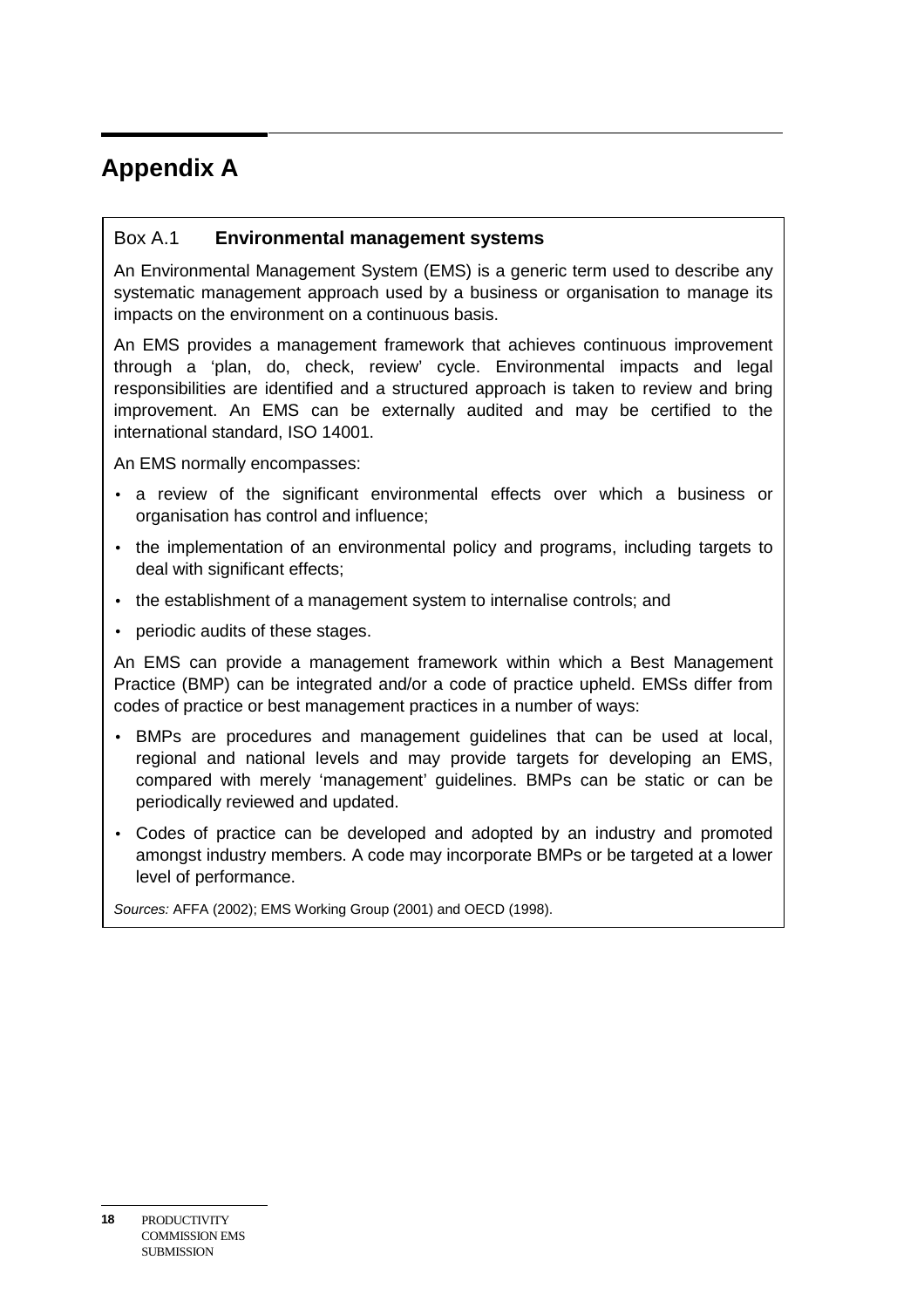# **Appendix B**

#### Box B.1 **EMS Working Group discussion paper**

The framework outlined in the discussion paper 'aims to facilitate EMS adoption across industries and regions, and to integrate activity across industry sectors'. The discussion paper contains sections on:

- what is an EMS and how does it work;
- why a farm manager, regional group, or industry group may want to adopt an EMS;
- linkages between EMS and other on-farm environmental activities, record-keeping and regional/catchment planning processes;
- principles to guide the adoption of EMS in agriculture and underpin the proposed framework;
- the proposed framework including scope, application of the framework at different scales, and market and supply chain features of EMS;
- how governments can help, including outcomes sought by governments from EMS, potential areas where governments could play a role, incentives, improved communication and where governments should not be involved.

The discussion paper aims to seek community and industry views on:

- the value of and interest in EMS in agriculture;
- the framework proposed for the further development and coordination of EMS in agriculture, at various scales, including the farm, regional and industry scales; and
- appropriate roles for government and industry in facilitating EMS adoption.

The framework is also proposed to assist and enhance existing industry initiatives on EMS in agriculture. The closing date for submissions is 31 March 2002.

Source: EMS Working Group (2001).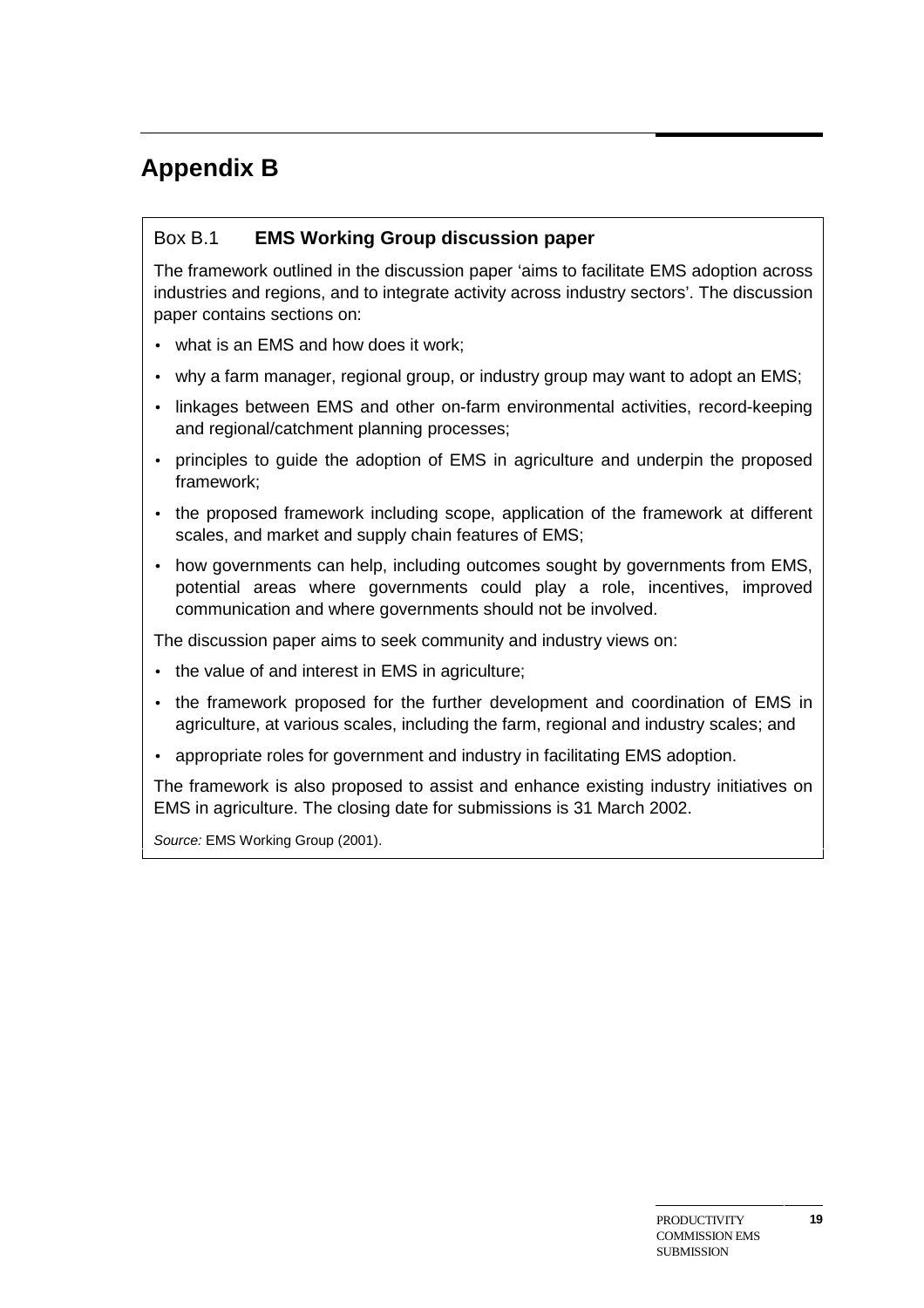## **References**

- AFFA (Department of Agriculture, Fisheries and Forestry Australia) 2002, *EMS Navigator — Definitions*, http://www.affa.gov.au/content/output.cfm?ObjectID =CFE0CC73-6E73-414D-BEFBD8DF1D97E8AD (accessed 13 February 2002).
- Alexandra, J., 1999, *Environmental Management Systems For Australian Agriculture - Issues and Opportunities*, A report funded by the Resilient Agricultural Systems Program of Rural Industries Research and Development Corporation.
- Aretino, B., Holland, P., Maytsek, A. and Peterson, D., 2001, *Cost Sharing for Biodiversity Conservation: a Conceptual Framework*, Productivity Commission, Staff Research Paper, AusInfo, Canberra.
- Carruthers, G., 2001, *Environmental Management Systems and Agriculture*, paper presented at the Queensland Farmers' Federation Conference 2001, Brisbane, New South Wales Agriculture.
- COAG (Council of Australian Governments) 1997, *Principles and Guidelines for National Standard Setting and Regulatory Action by Ministerial Councils and Standard-Setting Bodies*, Canberra.
- Coglianese, C., 1999, *Policy Implications of Environmental Management Systems*, Paper prepared for the Research Summit on Environmental Management Systems, Washington, United States.
- Coglianese, C. and Nash, J., 2001a, 'Environmental management systems and the new policy agenda' in Coglianese, C. and Nash, J., (Eds), 2001 *Regulating from the Inside: Can Environmental Management Systems Achieve Policy Goals?* Resources for the Future, Washington, United States.
- —— 2001b, 'Towards a Management-based environmental policy' in Coglianese, C. and Nash, J., (Eds), 2001 *Regulating from the Inside: Can Environmental Management Systems Achieve Policy Goals?* Resources for the Future, Washington, United States.
- —— 2001c, *Bolstering Private Environmental Management*, John F. Kennedy School of Government, Harvard University, April 2001, United States.
- Commonwealth Interdepartmental Committee on Quasi-regulation 1997, *Greyletter Law*, Report of the Commonwealth Interdepartmental Committee on Quasi-regulation, December 1997, Canberra.
- Douglas, J. and Gleeson, T., 2001, *An Australian Landcare Management System*, Prepared for the Waggamba, Maranoa and North East Downs Landcare Groups and Meat and Livestock Australia, Synapse Consulting, Brisbane.